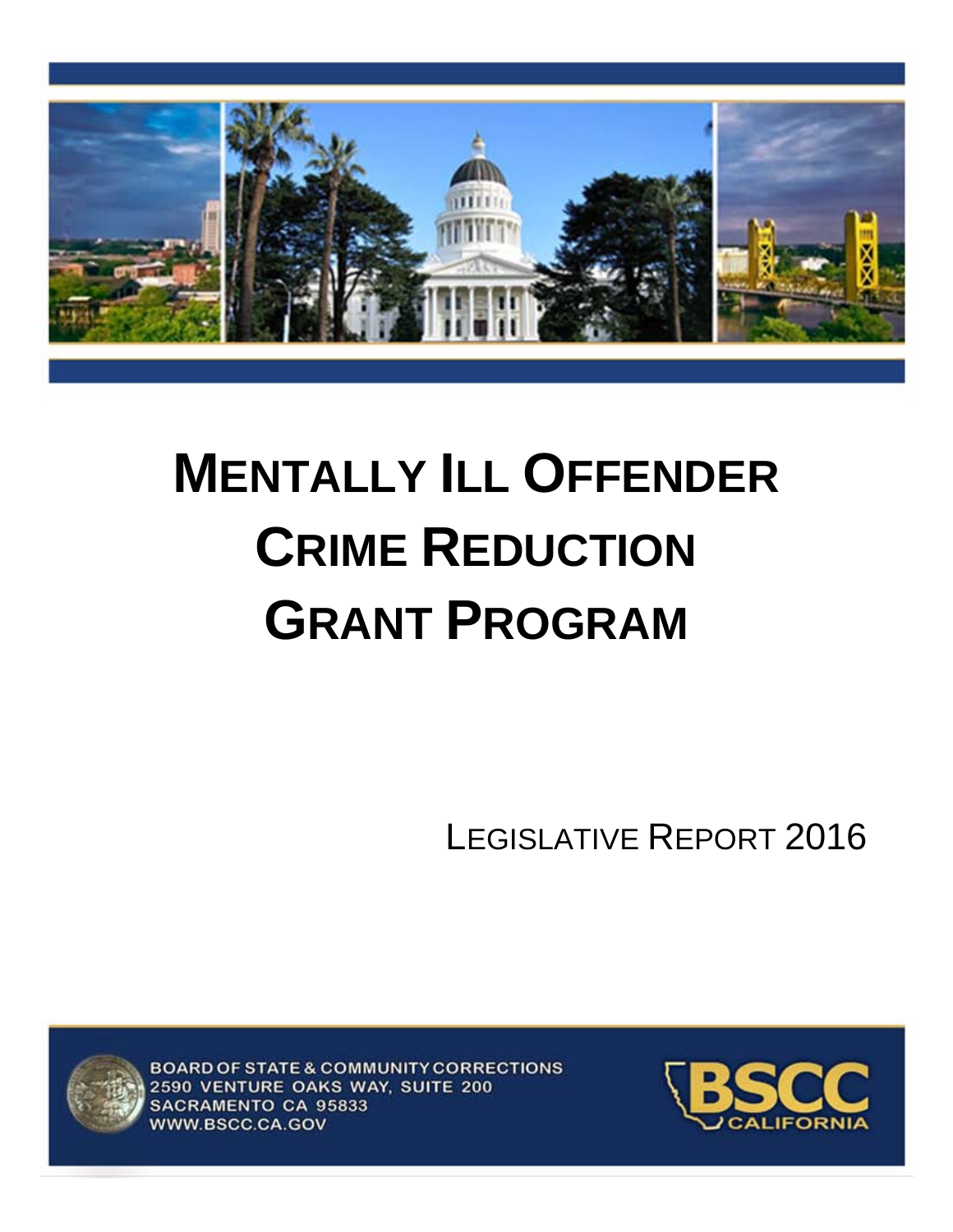#### STATE OF CALIFORNIA – EDMUND G. BROWN, GOVERNOR **BOARD OF STATE AND COMMUNITY CORRECTIONS**

#### **Board Members\***

| subject to Senate Confirmation<br>Secretary, CA Dept. of Corrections and Rehabilitation (CDCR)  Scott Kernan<br>A sheriff in charge of local detention facility with a BSCC rated capacity of 200<br>inmates or less appointed by the Governor and subject to Senate confirmation<br>A sheriff in charge of local detention facility with a BSCC rated capacity of more<br>than 200 inmates appointed by the Governor and subject to Senate confirmation<br>A county supervisor or administrative officer appointed by the Governor subject<br>and to Senate confirmation<br>A chief probation officer from a county with a population over 200,000 appointed<br>by the Governor and subject to Senate confirmation<br>A chief probation officer from a county with a population under 200,000<br>appointed by the Governor and subject to Senate confirmation<br>A judge appointed by the Judicial Council of California<br>A chief of police appointed by the Governor and subject to Senate confirmation<br>Founder of the Anti-Recidivism Coalition and Film Producer Scott Budnick<br>A community provider of rehabilitative treatment or services for adult offenders<br>appointed by the Speaker of the Assembly |  |  |  |
|-------------------------------------------------------------------------------------------------------------------------------------------------------------------------------------------------------------------------------------------------------------------------------------------------------------------------------------------------------------------------------------------------------------------------------------------------------------------------------------------------------------------------------------------------------------------------------------------------------------------------------------------------------------------------------------------------------------------------------------------------------------------------------------------------------------------------------------------------------------------------------------------------------------------------------------------------------------------------------------------------------------------------------------------------------------------------------------------------------------------------------------------------------------------------------------------------------------------------|--|--|--|
|                                                                                                                                                                                                                                                                                                                                                                                                                                                                                                                                                                                                                                                                                                                                                                                                                                                                                                                                                                                                                                                                                                                                                                                                                         |  |  |  |
|                                                                                                                                                                                                                                                                                                                                                                                                                                                                                                                                                                                                                                                                                                                                                                                                                                                                                                                                                                                                                                                                                                                                                                                                                         |  |  |  |
|                                                                                                                                                                                                                                                                                                                                                                                                                                                                                                                                                                                                                                                                                                                                                                                                                                                                                                                                                                                                                                                                                                                                                                                                                         |  |  |  |
|                                                                                                                                                                                                                                                                                                                                                                                                                                                                                                                                                                                                                                                                                                                                                                                                                                                                                                                                                                                                                                                                                                                                                                                                                         |  |  |  |
|                                                                                                                                                                                                                                                                                                                                                                                                                                                                                                                                                                                                                                                                                                                                                                                                                                                                                                                                                                                                                                                                                                                                                                                                                         |  |  |  |
|                                                                                                                                                                                                                                                                                                                                                                                                                                                                                                                                                                                                                                                                                                                                                                                                                                                                                                                                                                                                                                                                                                                                                                                                                         |  |  |  |
|                                                                                                                                                                                                                                                                                                                                                                                                                                                                                                                                                                                                                                                                                                                                                                                                                                                                                                                                                                                                                                                                                                                                                                                                                         |  |  |  |
|                                                                                                                                                                                                                                                                                                                                                                                                                                                                                                                                                                                                                                                                                                                                                                                                                                                                                                                                                                                                                                                                                                                                                                                                                         |  |  |  |
|                                                                                                                                                                                                                                                                                                                                                                                                                                                                                                                                                                                                                                                                                                                                                                                                                                                                                                                                                                                                                                                                                                                                                                                                                         |  |  |  |
|                                                                                                                                                                                                                                                                                                                                                                                                                                                                                                                                                                                                                                                                                                                                                                                                                                                                                                                                                                                                                                                                                                                                                                                                                         |  |  |  |
| A community provider or advocate with expertise in effective programs, policies<br>and treatment of at-risk youth and juvenile offenders appointed by the Senate<br><b>Committee on Rules</b>                                                                                                                                                                                                                                                                                                                                                                                                                                                                                                                                                                                                                                                                                                                                                                                                                                                                                                                                                                                                                           |  |  |  |
| Office of Public Safety Accountability - City of Sacramento Francine Tournour<br>A public member appointed by the Governor and subject to Senate confirmation                                                                                                                                                                                                                                                                                                                                                                                                                                                                                                                                                                                                                                                                                                                                                                                                                                                                                                                                                                                                                                                           |  |  |  |
| <b>BSCC Staff</b>                                                                                                                                                                                                                                                                                                                                                                                                                                                                                                                                                                                                                                                                                                                                                                                                                                                                                                                                                                                                                                                                                                                                                                                                       |  |  |  |
|                                                                                                                                                                                                                                                                                                                                                                                                                                                                                                                                                                                                                                                                                                                                                                                                                                                                                                                                                                                                                                                                                                                                                                                                                         |  |  |  |
|                                                                                                                                                                                                                                                                                                                                                                                                                                                                                                                                                                                                                                                                                                                                                                                                                                                                                                                                                                                                                                                                                                                                                                                                                         |  |  |  |
| Deputy Director, Facilities Standards & Operations and Research  Allison Ganter                                                                                                                                                                                                                                                                                                                                                                                                                                                                                                                                                                                                                                                                                                                                                                                                                                                                                                                                                                                                                                                                                                                                         |  |  |  |

Field Representative, Corrections Planning &Programs.....................................**Helene Zentner** Research Program Specialist I, Research......................................................**Anthony Jackson** Associate Governmental Program Analyst ..........................................................**Michelle Grant**

*\* Board member composition is pursuant to Penal Code 6025*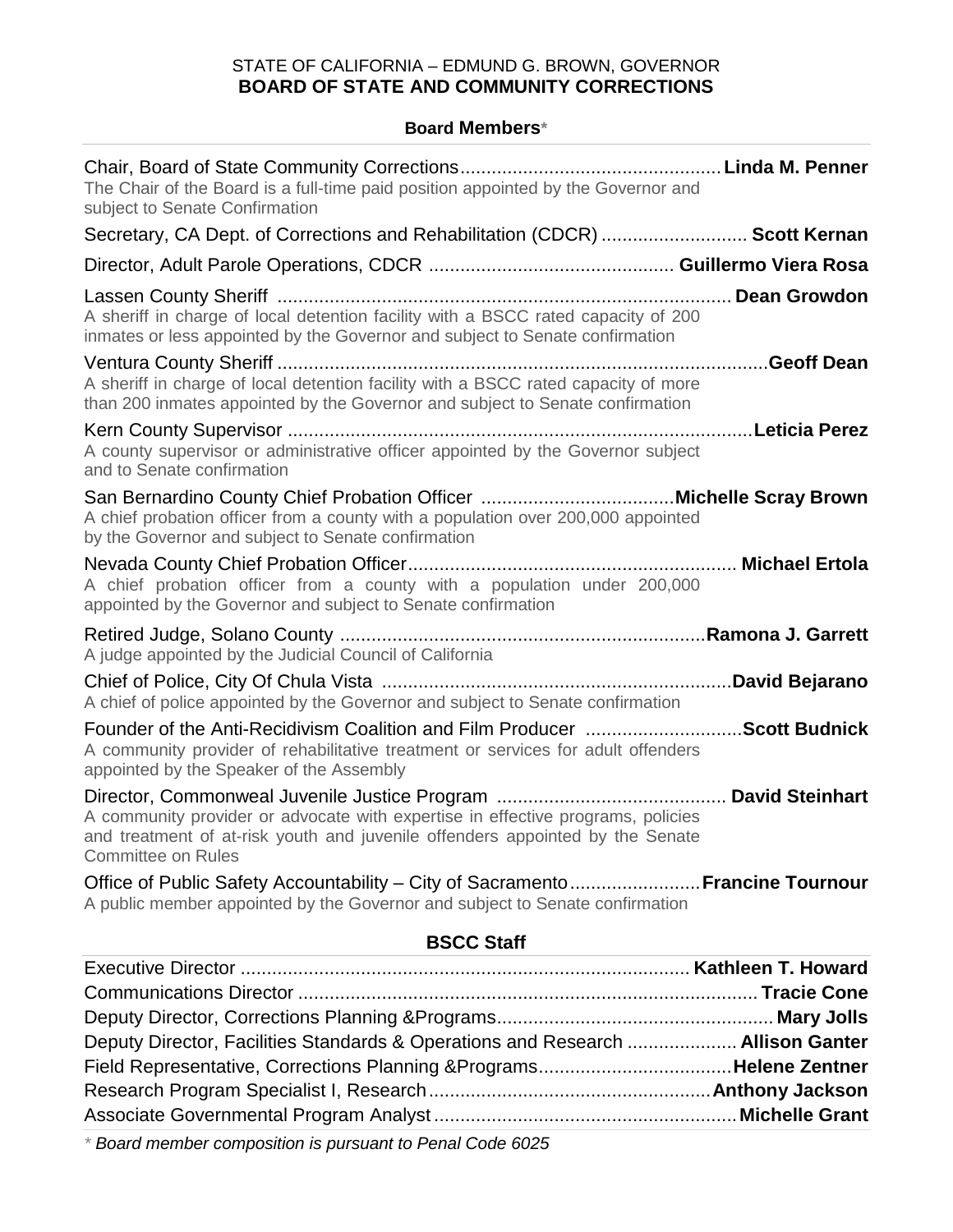# **TABLE OF CONTENTS**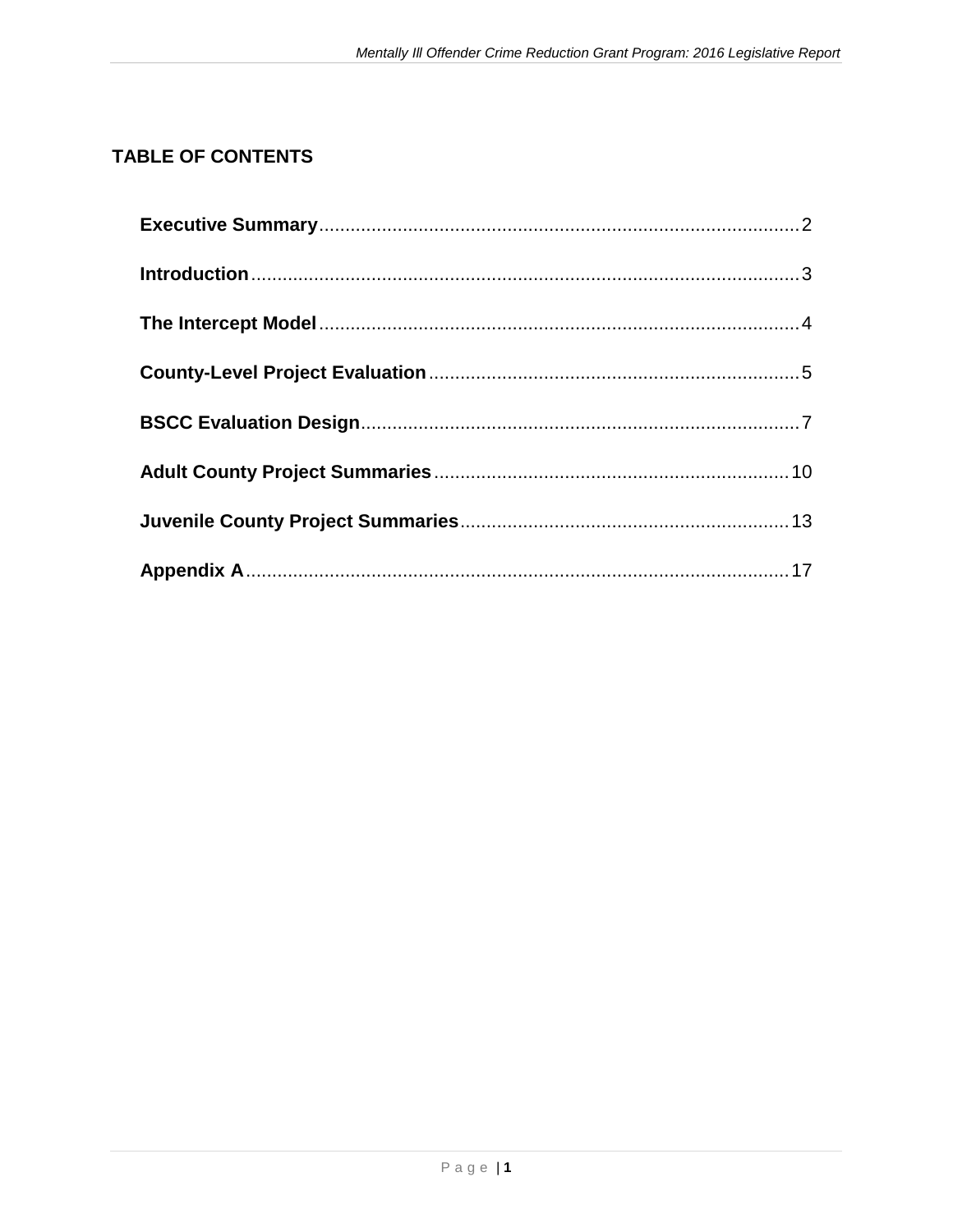#### <span id="page-3-0"></span>**EXECUTIVE SUMMARY**

Around the country, jails and juvenile detention centers are being challenged by the complex needs of offenders with mental health issues.

The Mentally Ill Offender Crime Reduction (MIOCR) Grant Program invests \$18.8 million through the State Budget Acts of 2014 and 2015 to help counties find innovative ways to serve offenders with mental illnesses.

Penal Code Section 6045 authorized the BSCC to award counties competitive grants for locally developed, collaborative and multidisciplinary programs designed to reduce the recidivism rates of these individuals. Half of the funds were awarded to projects designed to help adult offenders with mental health issues, and half were awarded to projects targeting juvenile offenders with mental health issues.

Penal Code Section 6045.8 requires the BSCC to design an evaluation that assesses the effectiveness of these local projects and to report annually to the Legislature on progress. This report reviews implementation of the MIOCR Grant program taken to date, describes the methodology by which the BSCC will complete its evaluation of the projects and includes brief descriptions of the funded projects.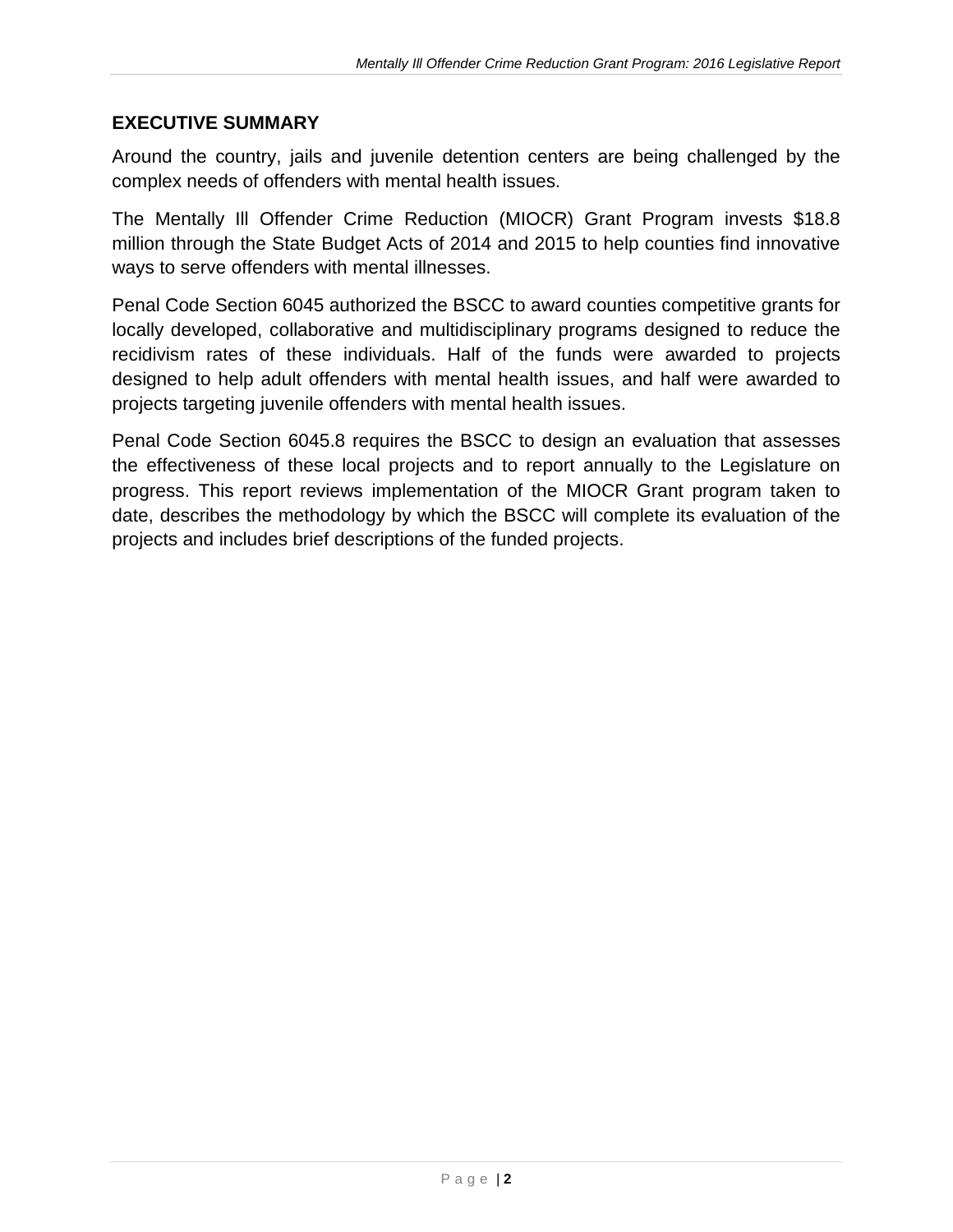# **MENTALLY ILL OFFENDER CRIME REDUCTION GRANT PROGRAM LEGISLATIVE REPORT 2016**

#### <span id="page-4-0"></span>**INTRODUCTION**

The State Budget Acts of 2014 and 2015 appropriated \$18.8 million in local assistance from the Recidivism Reduction Fund to establish the Mentally Ill Offender Crime Reduction (MIOCR) Grant Program. MIOCR was developed to support appropriate prevention, intervention and supervision services through promising and evidencebased strategies aimed at reducing recidivism in California's mentally ill offender population and improving outcomes for these offenders while continuing to protect public safety.

Penal Code Section 6045 (Appendix A) required the BSCC to award grants to counties on a competitive basis to implement locally-developed, collaborative, and multidisciplinary projects, with half of the funding to be awarded to projects designed for adult mentally ill offenders and half to be awarded to projects targeting juvenile offenders with mental health issues.

In June 2015, the BSCC Board approved awards to fund 21 projects in 17 counties. 11 awards are for juvenile projects and 10 awards are for adult projects.

In this report, the BSCC provides an overview of how it will evaluate grantees' use of evidence-based practices and strategies to reduce recidivism and improve quality-of-life for this population.

The three-year program aims to provide the mentally ill with alternatives to incarceration

From 1999-2004, the BSCC's predecessor entity, the Board of Corrections, also administered a MIOCR Grant Program. During that time, the program was intended to support the development, implementation, and evaluation of projects that demonstrated locally identified

strategies for reducing recidivism among mentally ill offenders.

Today this three-year grant program aims to help establish locally-developed, collaborative projects to serve mentally ill individuals by providing alternatives to incarceration and detention. In turn, these projects should: reduce facility population; reduce correctional/custodial costs for this population; establish a continuum of services from prevention through aftercare; and promote public safety.

In addition to managing the grant process and monitoring the progress of projects, the BSCC is required to create an evaluation design to assess the effectiveness of the program in reducing each of the following: crime, adult and juvenile offender incarceration and placement levels, early releases due to jail overcrowding, and local criminal and juvenile justice costs.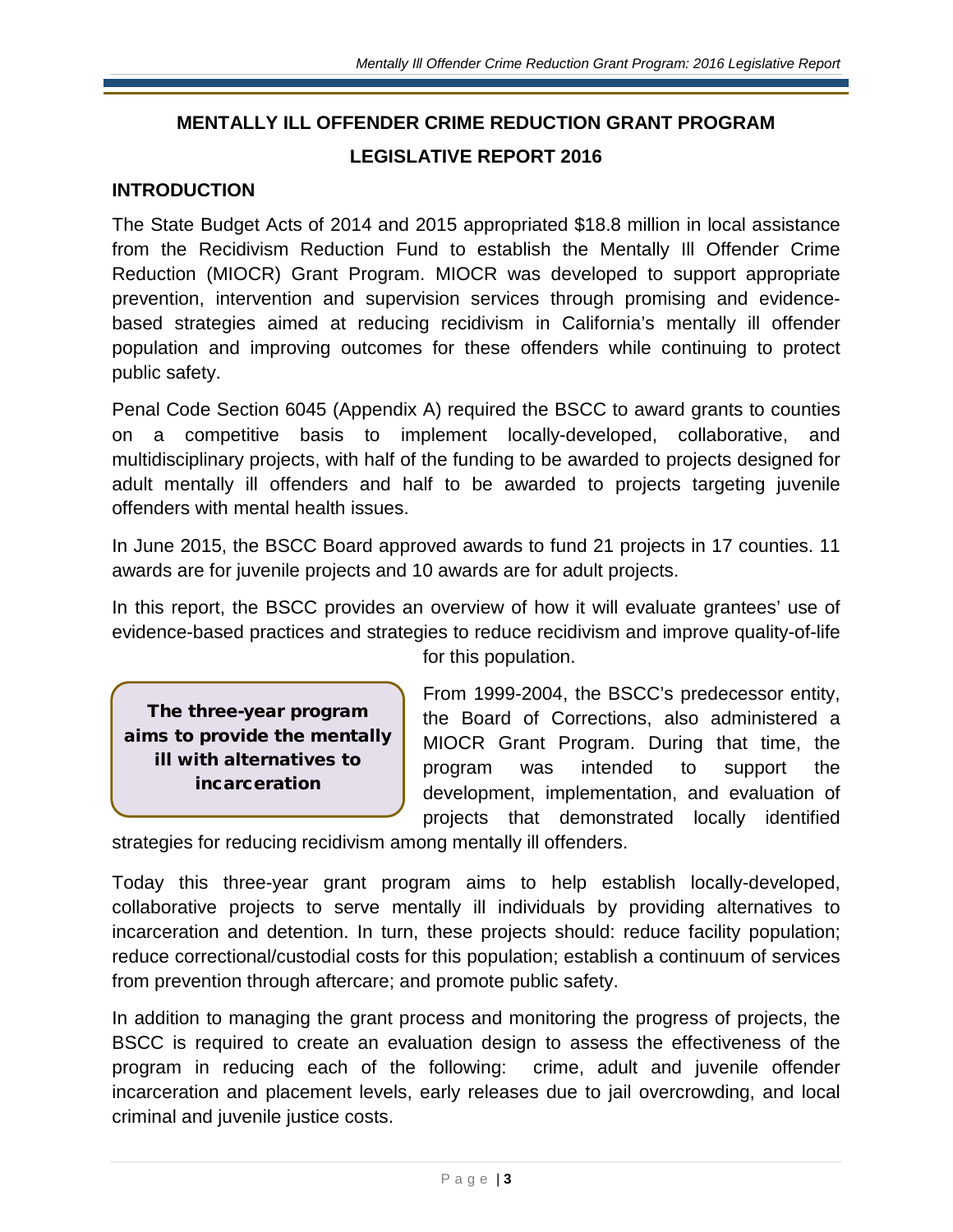| <b>Adult MIOCR Projects</b> |                |               | Juvenile MIOCR Projects |  |
|-----------------------------|----------------|---------------|-------------------------|--|
| County                      | <b>Funding</b> | <b>County</b> | <b>Funding</b>          |  |
| Alameda                     | \$948,459      | Contra Costa  | \$950,000               |  |
| El Dorado                   | \$950,000      | Nevada        | \$750,000               |  |
| Los Angeles                 | \$1,834,000    | Riverside     | \$948,510               |  |
| Madera                      | \$869,547      | San Diego     | \$950,000               |  |
| San Francisco               | \$950,000      | San Joaquin   | \$949,073               |  |
| San Luis Obispo             | \$950,000      | Santa Clara   | \$946,250               |  |
| Santa Clara                 | \$887,529      | Santa Cruz    | \$950,000               |  |
| Santa Cruz                  | \$949,995      | Shasta        | \$938,842               |  |
| Solano                      | \$949,998      | Solano        | \$761,322               |  |
| Nevada*                     | \$110,472      | Tuolumne      | \$262,730               |  |
|                             |                | Yolo          | \$950,000               |  |

Counties receiving MIOCR grant funding are:

*\*Partial funding*

# <span id="page-5-0"></span>**THE INTERCEPT MODEL**

The MIOCR Grant projects use the Intercept Model, a collaborative process between the justice and behavioral health systems, to look for diversion points and gaps in services along the justice continuum. The Model illustrates key points to "intercept" offenders to promote prompt access to treatment, opportunities for diversion, timely movement through the justice system, and links to community resources.

The Intercept Model provides a framework for counties to use when considering the interface between the justice and mental health systems as they address concerns about the criminalization of people with mental illness. Ideally, most people will be intercepted at early points, with decreasing numbers at each subsequent point. Each intercept describes a stage at which a jurisdiction might divert offenders from further penetration into the justice system. The interception points are:

- Law enforcement and emergency services;
- Initial detention and initial hearings;
- Juvenile detention, jail, courts, forensic evaluations, and forensic commitments;
- Reentry from juvenile detention, jails, state prisons, and forensic hospitalization; and
- Community corrections and community support.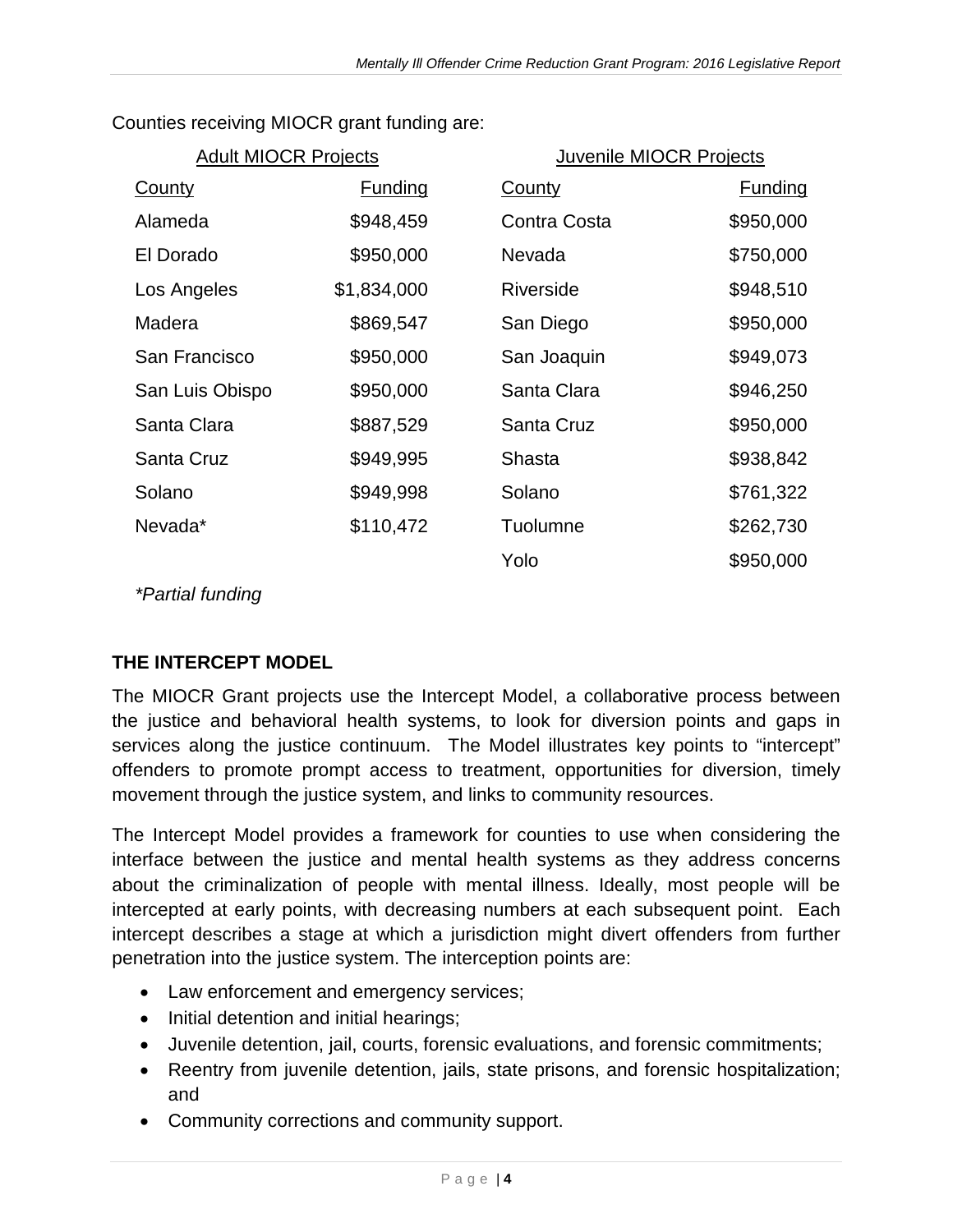The model provides an organizing tool for a discussion of diversion and linkage alternatives and for systematically addressing criminalization. By using this type of model, a county can develop targeted strategies that can evolve over time to increase diversion of people with mental illness from the criminal justice system and to link them with community services and treatment*.* 



# <span id="page-6-0"></span>**COUNTY-LEVEL PROJECT EVALUATION**

The BSCC developed an evaluation process for the MIOCR Grant Program that can account for differences between the local projects using the Intercept Model framework. Examples of differences include diversity of the services provided, the target populations being served, and the interventions that occur at multiple points along the criminal justice continuum.

Points of intervention are as follows:

1. *Front-end Diversion (Intercept 1)*. Law enforcement and school authorities are provided alternatives to arresting and criminally prosecuting people whose behavior reflects mental disturbance.

2. *Disposition Options (Intercept 2)*. At initial hearings and arraignments, arrangements are made for partial confinement or recognizance release in lieu of

detention, referral to mental health services, and other community-based dispositions.

3. *Treatment in Custody or Under Supervision (Intercept 3)*. Screening, assessment, diagnosis, suicide prevention, housing classification, and cognitive-behavioral, psychoeducational, or social skills programs are provided to alter behavior and meet obligations to provide medically necessary treatment.

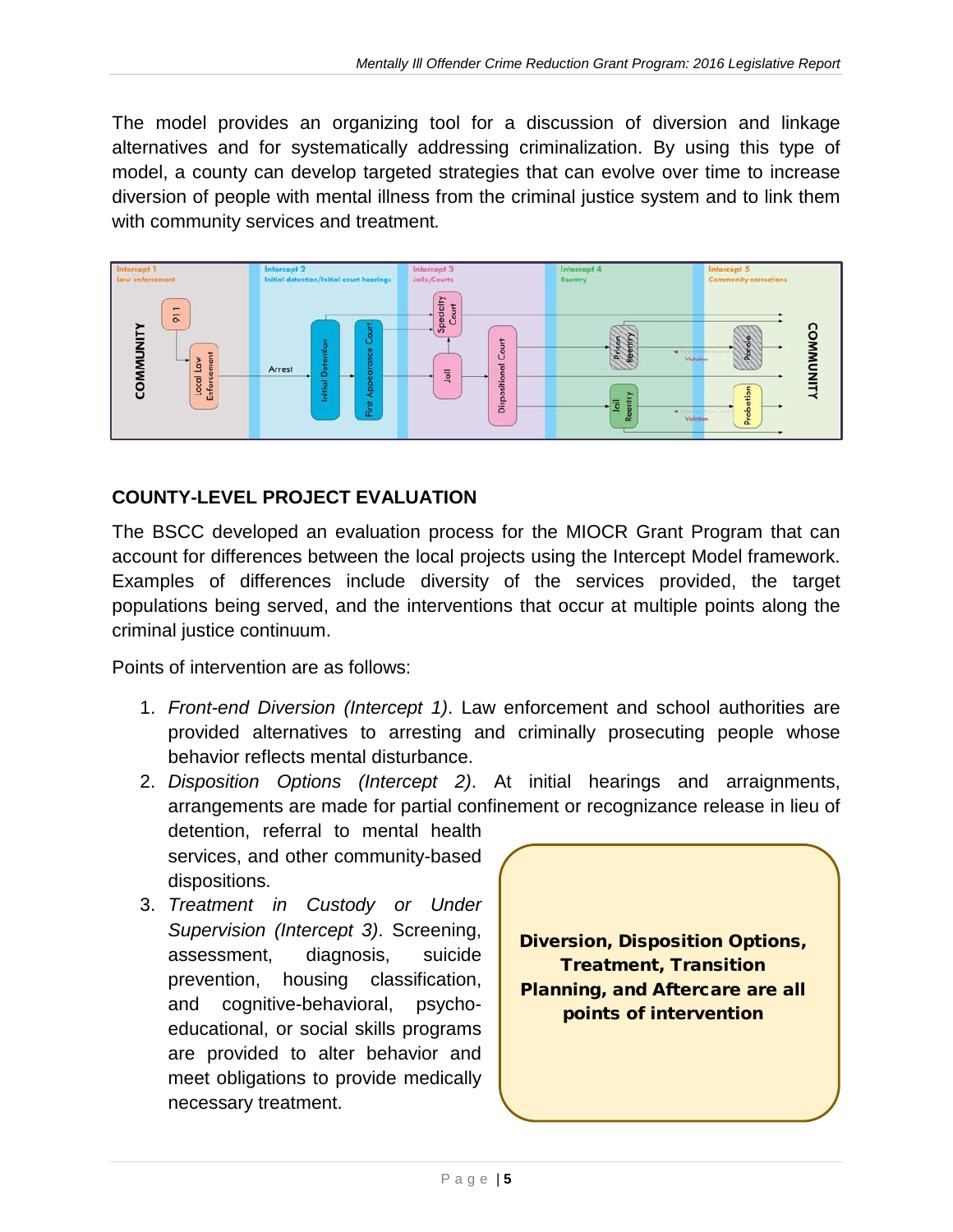- 4. *Transition Planning (Intercept 4).* Before release from jail, detention, or out-ofhome placements, offenders are prepared to return home through referrals, engagement with providers, pre-application for entitlements, and inter-agency coordination.
- 5. *Aftercare (Intercept 5)*. Continuing treatment, financial support, and interdisciplinary case management are provided to minimize risks, maintain stable housing, and encourage continuing participation in treatment.

MIOCR-funded projects must submit a final evaluation report It is important to note: outcomes will be project specific. As part of the Local Evaluation Plan requirement, at a minimum, counties must provide the BSCC with the following projectlevel information:

- **Project goals and objectives;**
- Demographics of the project participants (level of mental illness, gender, age, race/ethnicity);
- Estimated number of participants receiving interventions per project component;
- Processes for determining which intervention(s) a participant will receive;
- Plans to document the services within the intervention(s) provided to each participant;
- **Plans for tracking participants in terms of progress in the project;**
- Project oversight structure and overall decision-making process;
- Overall project approach to ensuring project components are being monitored, assessed, and adjusted, as necessary;
- Plans for documenting activities performed by staff who are conducting the project;
- **Process evaluation variables:**
- **Dutcome variables that will be tracked:**
- **Dutcome measures that will be tracked:**
- **Logic model providing a graphic overview of the project;**
- Criteria for determining participant success for the intervention(s);
- **Criteria for determining participant success/failure in the project;**
- Plans for assessing the effectiveness of the local MIOCR project including all individual project components;
- Methods of determining if the project achieved the set project goals;
- Research design that will be used to complete the evaluation; and
- Plans for documenting cost of evaluation and cost per participant.

MIOCR-funded projects must submit a Final Local Evaluation Report in the summer of 2018 at the conclusion of the three-year grant cycle to assess the efficacy of local projects. Reports will document activities carried out during the project period, provide a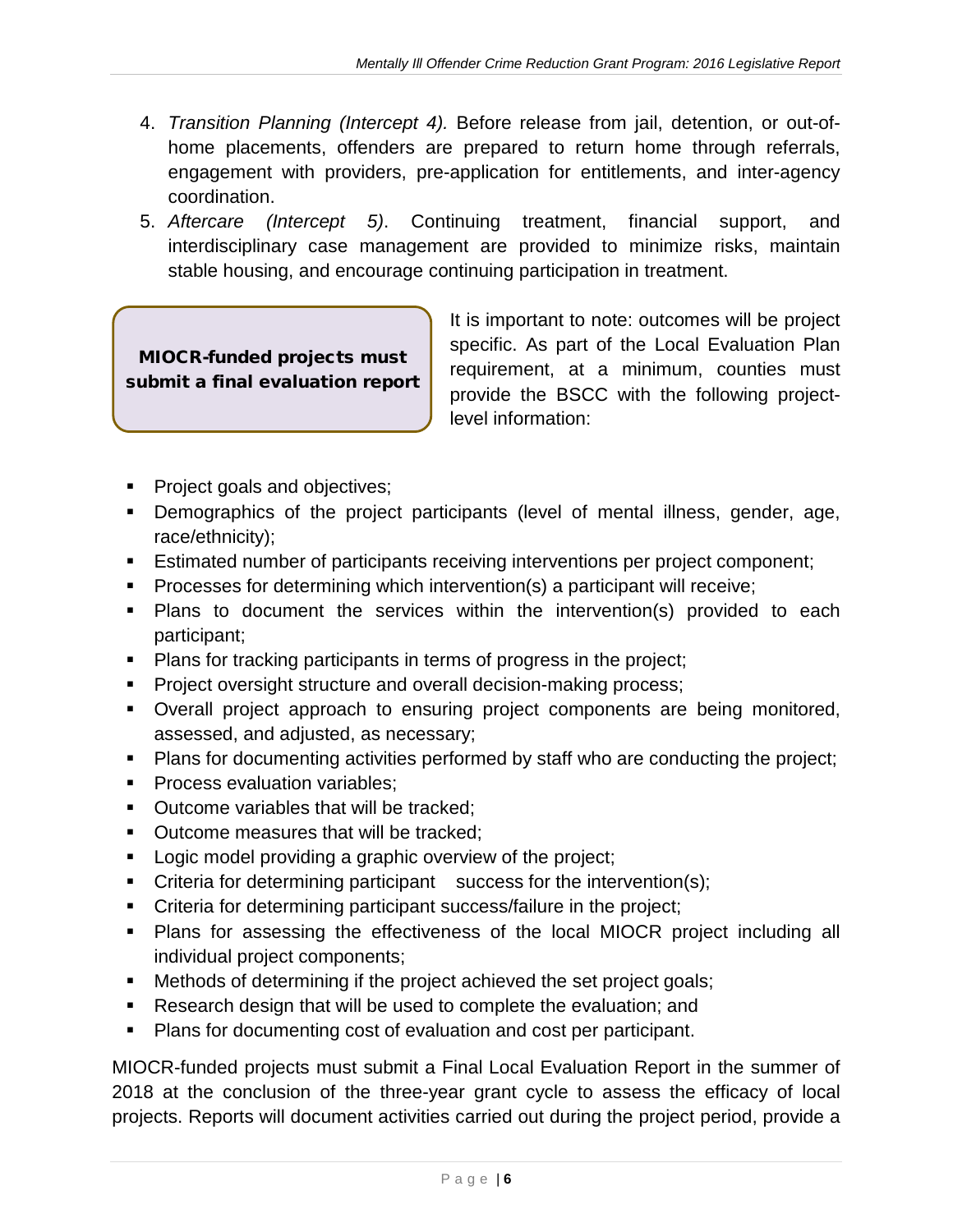description of the research design used to evaluate the effectiveness of the project, provide a description of the final outcomes of the project, and include the degree of project success per intervention, the strategy for determining whether the project goal was achieved, and lessons learned.

County projects are required to provide mental health treatment programs, practices and strategies demonstrated through an evidence-based foundation and treatments/services appropriate for the target population. It should be noted that given there could be multiple initiatives aimed at serving the same population, additional local leveraging opportunities and possible benefits of multidisciplinary collaboration, it may be difficult to determine what local outcomes are due solely to the MIOCR Grant Program.

#### <span id="page-8-0"></span>**BSCC EVALUATION DESIGN**

The MIOCR Grant Program-level Evaluation Design addresses the extent to which the county-identified objectives of the projects were met. The use of evidence-based practices and strategies for service interventions and reducing recidivism were a required component of the Request for Proposals (RFP); therefore implementation of these modalities is critical. By using a demonstrated research–based mental health treatment model, it can be expected these projects will produce similar outcomes to that model's proven results.

The concept of evidence-based practices was developed outside of the criminal justice arena, and is commonly used in other applied fields such as medicine, nursing, and social work. In criminal justice, this term marks a significant shift by emphasizing measurable outcomes and ensuring services and resources are actually effective in promoting rehabilitation and reducing recidivism. On a basic level, evidence-based practices include the following elements:

- Evidence the intervention is likely to work (i.e., produce a desired benefit);
- Evidence the intervention is being carried out as intended; and
- Evidence allowing an evaluation of whether the intervention worked.

Evidence-based practices involve using research-based and scientific studies to identify interventions that reliably produce significant reductions in recidivism when correctly applied to offender populations through the use of the following four principles of effective intervention:

- 1. Risk Principle focuses attention on the crucial question of WHO is being served and calls for targeting higher risk offenders.
- 2. Need Principle requires that priority be given to addressing criminogenic risk/need factors with a clear focus on WHAT programs are delivered.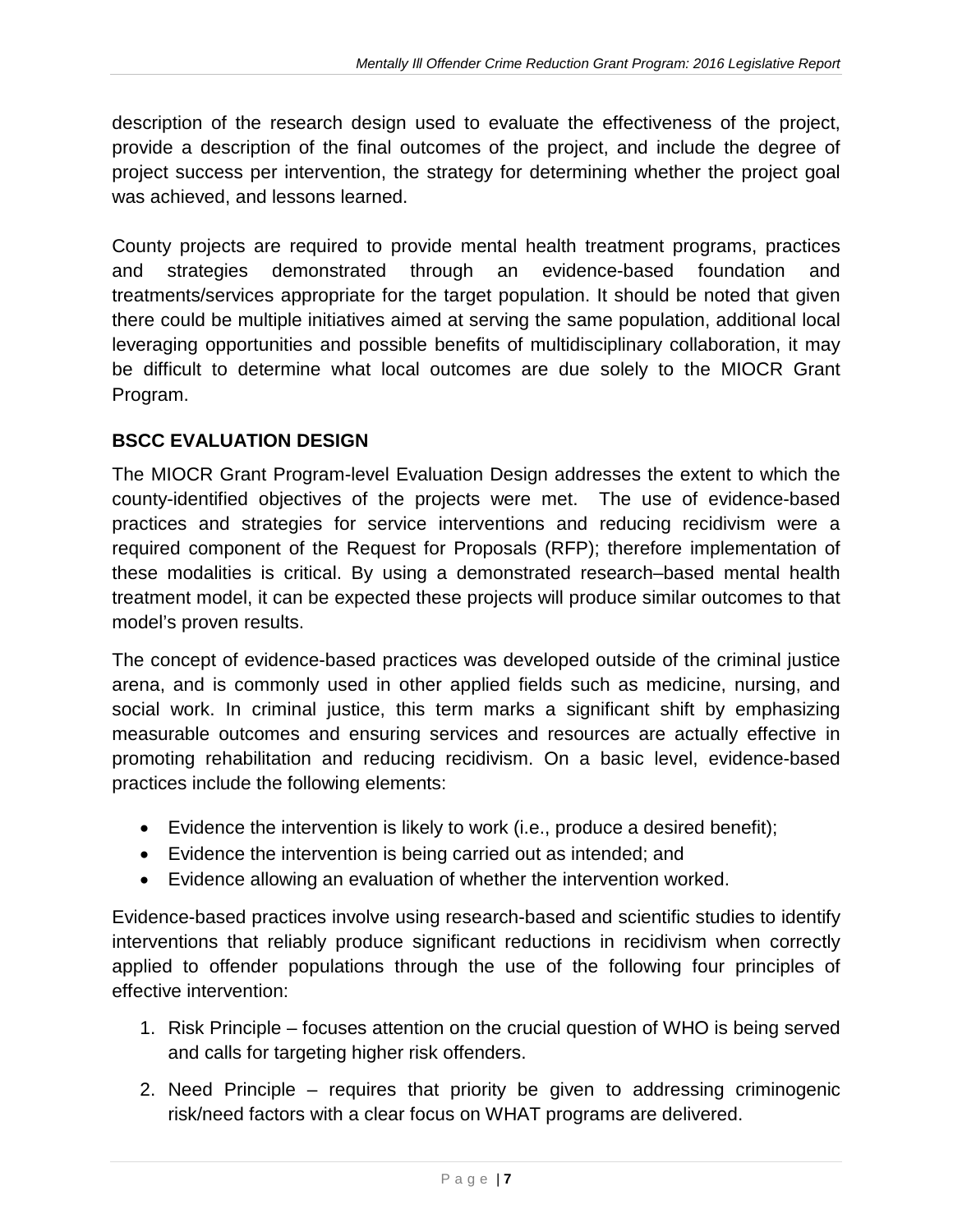- 3. Treatment Principle conveys the importance of using behavioral treatment approaches to achieve the best possible outcomes and requires attention to the question of HOW programs are delivered.
- 4. Fidelity Principle draws attention to HOW WELL programs are delivered and reiterates the necessity that programs be implemented as designed.

Successful implementation of evidence-based practices also includes, but is not limited to:

- Organizational development to create and sustain a culture accepting of best practices and evidence-based approaches;
- A commitment to initial and ongoing professional development and training;
- Use of validated risk/needs/responsivity assessment tools;
- Data collection and analysis;
- Use of case management strategies;
- Use of programs known to produce positive criminal justice outcomes;
- Quality assurance activities to ensure program fidelity;



- Performance management to improve programs, service delivery, and policies;
- A "systems change approach" to develop collaborations so tasks, functions and sub-units work effectively together and not at cross-purposes; and
- A focus on sustainability.

In discussions of evidence-based practices in criminal/juvenile justice, it is common to distinguish between programs, strategies, and promising practices/approaches. Programs are designed to change the behavior of individuals in the criminal justice system and are measured by individual level outcomes. For example, programs aiming to reduce substance use and antisocial behavior include Cognitive Behavioral Therapy, Behavioral Programs, and Social Skills Training.

Strategies may include programs to change individual behavior; however, this term is often used to describe a general intervention approach that supports larger community or organizational level policy objectives. For example, case management is applied to improve the overall effectiveness and efficiency of criminal and juvenile justice agencies, while pretrial assessment is designed to enable informed decisions about which arrested defendants can be released pretrial without putting public safety at risk. Strategies can also refer to the strategic application of effective practices that are correlated with a reduction in recidivism such as the use of assessment tools, quality assurance protocols, and delivery of interventions by qualified and trained staff.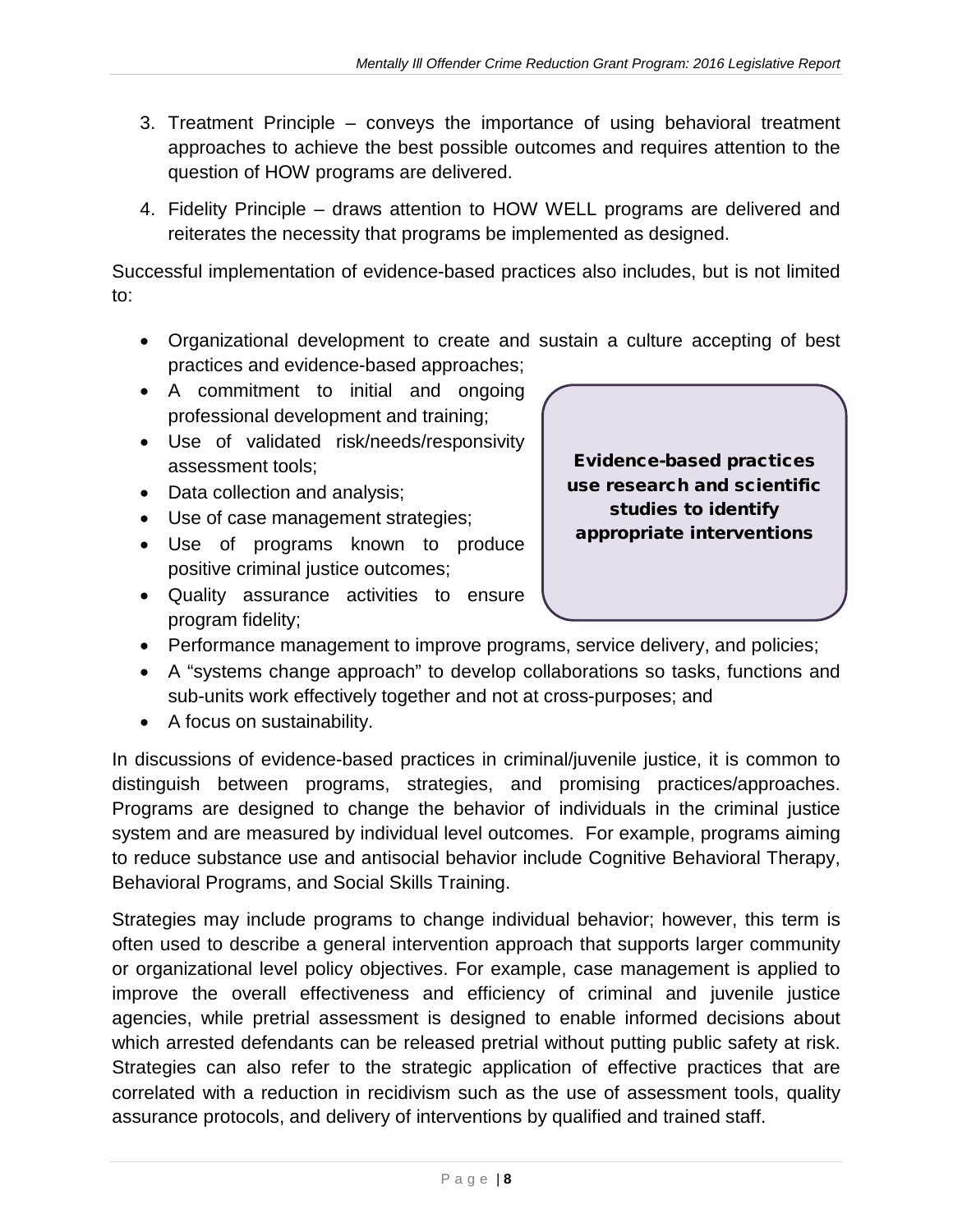Promising practices/approaches, for purposes of the MIOCR grant work, can be broadly construed to include crime-reduction and recidivism-reduction programs or strategies that have been implemented elsewhere with evidence of success, but with evidence not yet strong enough to conclude the success was due to the program or that it is highly likely to work if carried out in the applicant's circumstances. The difference between evidence-based and promising practices/approaches is a difference in degree of the number of situations in which a program or strategy has been tested and the rigor of the evaluation methods used.

The BSCC will collect common data elements on each MIOCR participant throughout the grant period. This includes participant demographics such as age, gender, race/ethnicity, and co-occurring (mental health and substance use issues) or tri-morbid (mental health, chronic medical, and substance use issues) disorders as well as measures related to recidivism, homelessness, and participant benefits/entitlements. Staff will aggregate data in order to describe the population being served and outcome data upon completion in the local programs. Reporting will also accommodate projectspecific interventions to demonstrate that progress toward goals and objectives can be monitored.

As previously stated, the MIOCR-funded projects must submit a Final Local Evaluation Report to the BSCC at the end of the three-year grant cycle. Staff will then evaluate the evaluation reports to gather information such as:

- Did the project succeed in putting interventions in place?
- If so, was the intervention implemented as originally planned?
- To what degree?
- Did the projects reach their goals and objectives based on individual project evaluations?

Local evaluation findings, coupled with the quarterly progress report information and monitoring/site visits, should provide the BSCC with the data to determine the effects of the MIOCR Program and the status of each local MIOCR project in providing effective alternatives to incarceration, effective treatment and services, and, equally important, the contribution to the long-term welfare of the men, women, and children living with mental health issues in our communities.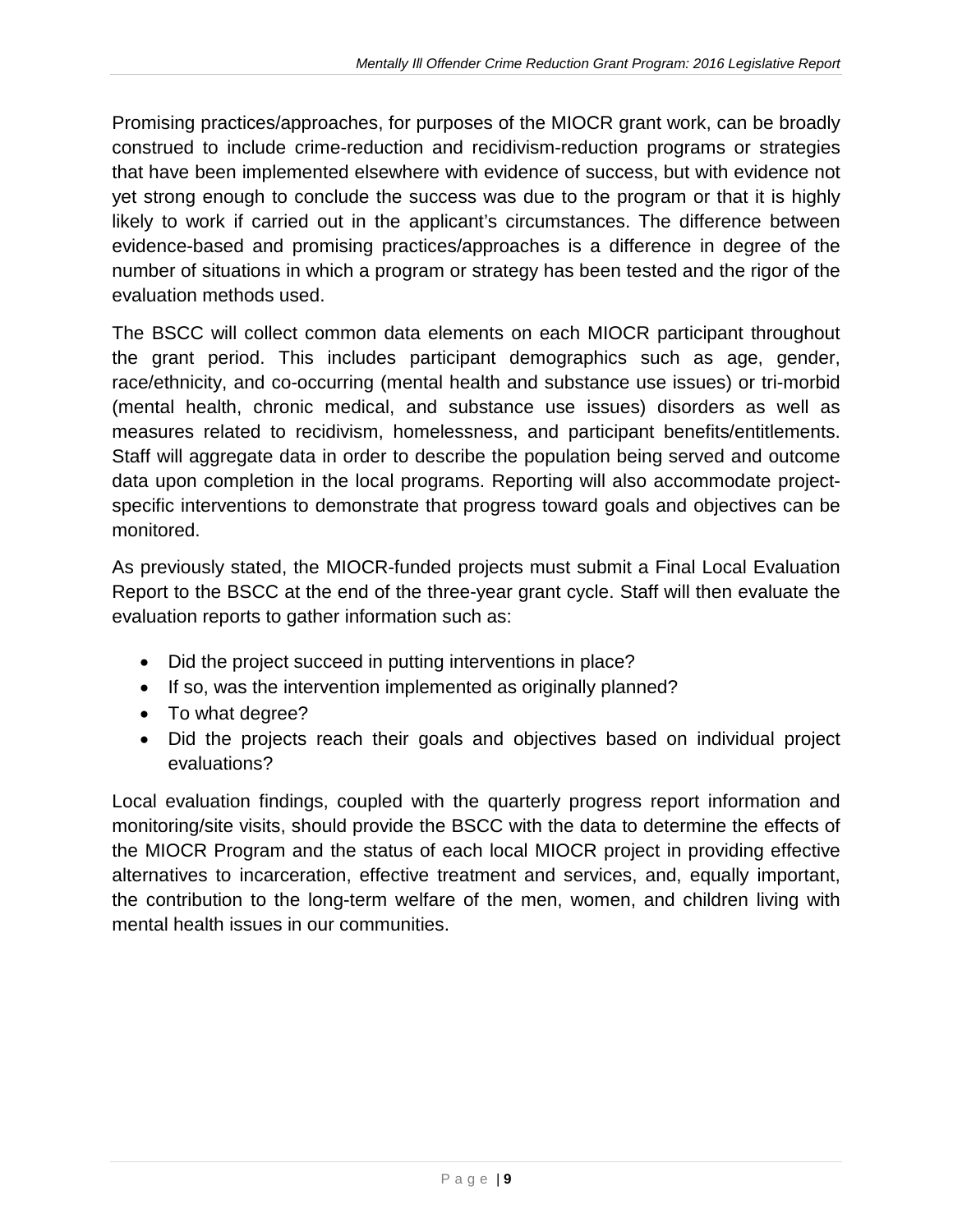### <span id="page-11-0"></span>**ADULT COUNTY PROJECT SUMMARIES**

#### **Alameda County (\$948,459)**

Operation My Home Town (OMHT) is an intensive pre- and post-release clinical case management model that is intended to create a shift in reentry services for adult inmates and provide a systems approach to assist the inmates as they transition back into the community. Participants in the program will receive a validated risk and needs assessment, develop Individualized Reentry Plans with their Clinical Case Managers (CCMs), engage in pre-release services (e.g., education, vocational training, cognitive behavioral interventions), and receive post-release clinical case management. CCMs will assist the participants in their transition back into the community by providing clinical interventions, support services, and linkage to resources that address the participant's risks and needs until reentry goals are met for up to a year post-release. CCMs will also assist participants with enrollment for public benefits, obtaining housing, enrolling in educational institutions and obtaining sheltered or long-term employment. CCMs will monitor the participants' progress and continuously assess the participants' risks and needs to determine the level of case management, clinical intervention, and referrals needed.

#### **El Dorado County (\$950,000)**

The El Dorado project is a multi-faceted service approach for the seriously mentally ill offender population in the South Lake Tahoe area. First, an effective and collaborative crisis intervention response to individuals in crisis will better assess, identify, triage, and link offenders with severe mental illness, and those with co-occurring disorders, to alternatives to incarceration. Second, those individuals in a custodial environment or Behavioral Health Court will have a focused reentry plan, including necessary treatment, support, and housing resources, prior to their transition back to the community. Third, a court-based intervention, including mental health assessment, will be established to identify offenders and connect them with transitional housing, Behavioral Health Court and intensive case management services.

#### **Los Angeles County (\$1,834,000)**

*"Nemo Resideo"* (no one left behind) will provide a comprehensive and integrated discharge plan, as well as jail in-reach, intensive community-based services and housing to tri-morbid offenders (seriously mentally ill individuals with co-occurring disorders and a chronic medical condition). The program is an enhanced discharge planning program with jail in-reach by the community-based organization providing wraparound services, intensive case management and housing upon release, as well as identification of service locations, treatment providers, a medical home, and a dedicated pharmacy.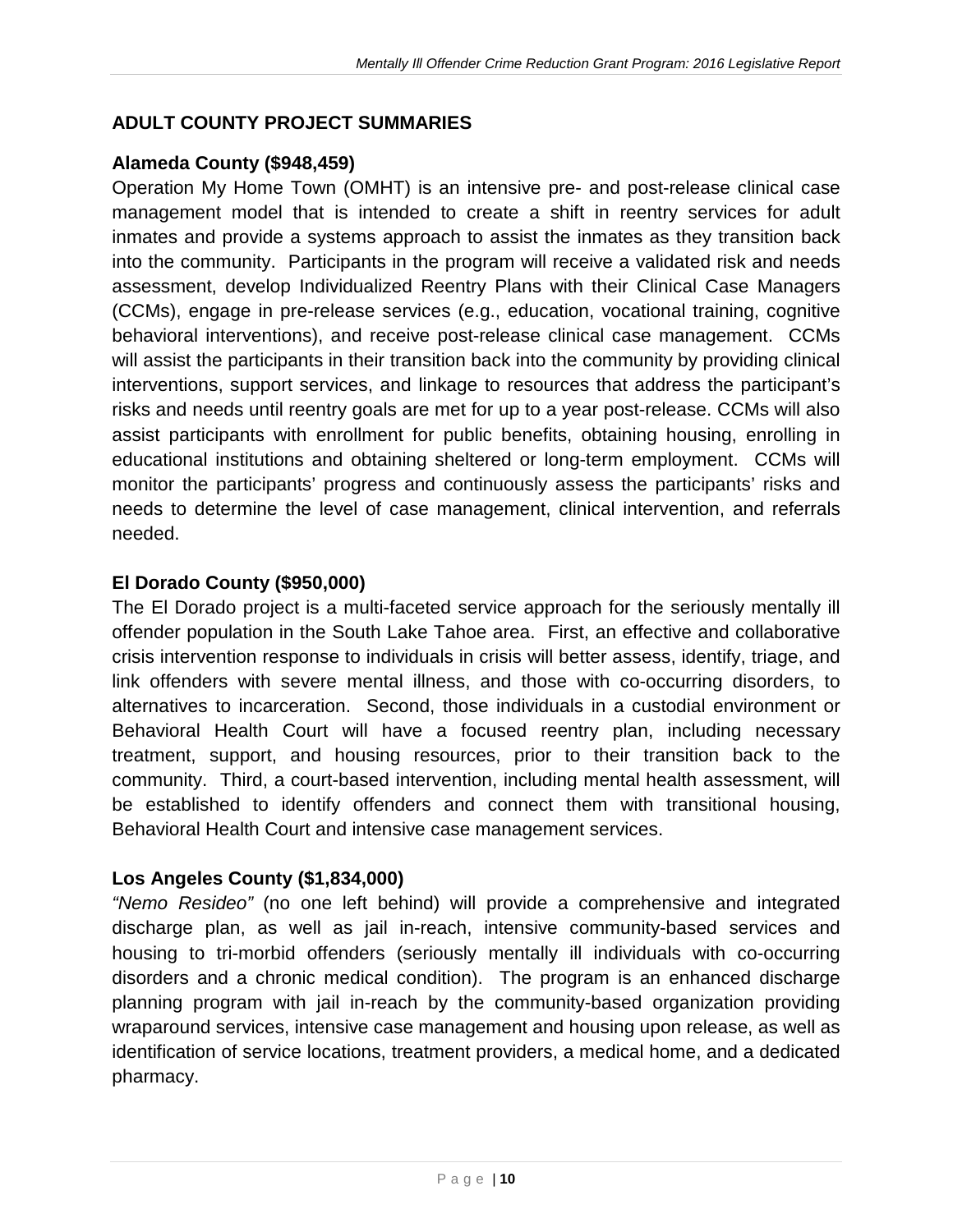### **Madera County (\$869,547)**

The Behavioral Health Court will use multi-organizational collaboration to coordinate court-ordered integrated treatment, supervision and community resource plans for mentally ill offenders in order to achieve the optimum results of reduced jail recidivism and criminogenic risks. Necessary resources for participants include access to housing, access to prescribed psychotropic medication, intensive supervision and case management services. The project will also include transitional housing accommodations and securing residential treatment beds.

# **Nevada County (\$110,472 - partial project funding)**

Nevada County will develop an 18 month pilot project by creating a Crisis Intervention Team (CIT) to address critical mental health needs within community settings that will reduce risk to the client and the community, reduce the use of secure custody, improve quality of life for the individuals, and in turn, reduce financial costs by providing effective screening and assessments, referrals, and evidence-based interventions and case management models. All law enforcement officers will receive CIT training; however, the 'Team' will consist of one officer per agency as point person for mental health intervention training, resource referrals, case staffing, and intervention response management.

#### **San Francisco County (\$950,000)**

The San Francisco project will create a Behavioral Health Court (BHC) specifically designed to improve outcomes among adults with mental illness who are accused of misdemeanor offenses. As part of the BHC, continuum of care services and responses include direct housing services to support temporary and transitional housing for offenders, subsidized transportation, employment skills training, and incentives for participation in cognitive behavioral therapy and evidence-based interventions such as Moral Reconation Therapy and Wellness Recovery Action Plan. A peer specialist will also be included to support BHC clients through the process.

#### **San Luis Obispo County (\$950,000)**

The San Luis Obispo project will implement a collaborative and multidisciplinary program designed to provide for a Behavioral Health clinician at pre-trial to screen mentally ill offenders as they are being sentenced to provide an alternative to incarceration, in-custody evidence-based treatment services, increased capacity within the community clinic to provide walk-in medication and screening appointments for postrelease offenders to provide an immediate and seamless reentry of the client into the community. In-custody treatment services include Cognitive Behavioral Therapy for Psychosis, Criminogenic interventions (Moral Reconation Therapy), and traumafocused treatment (Seeking Safety).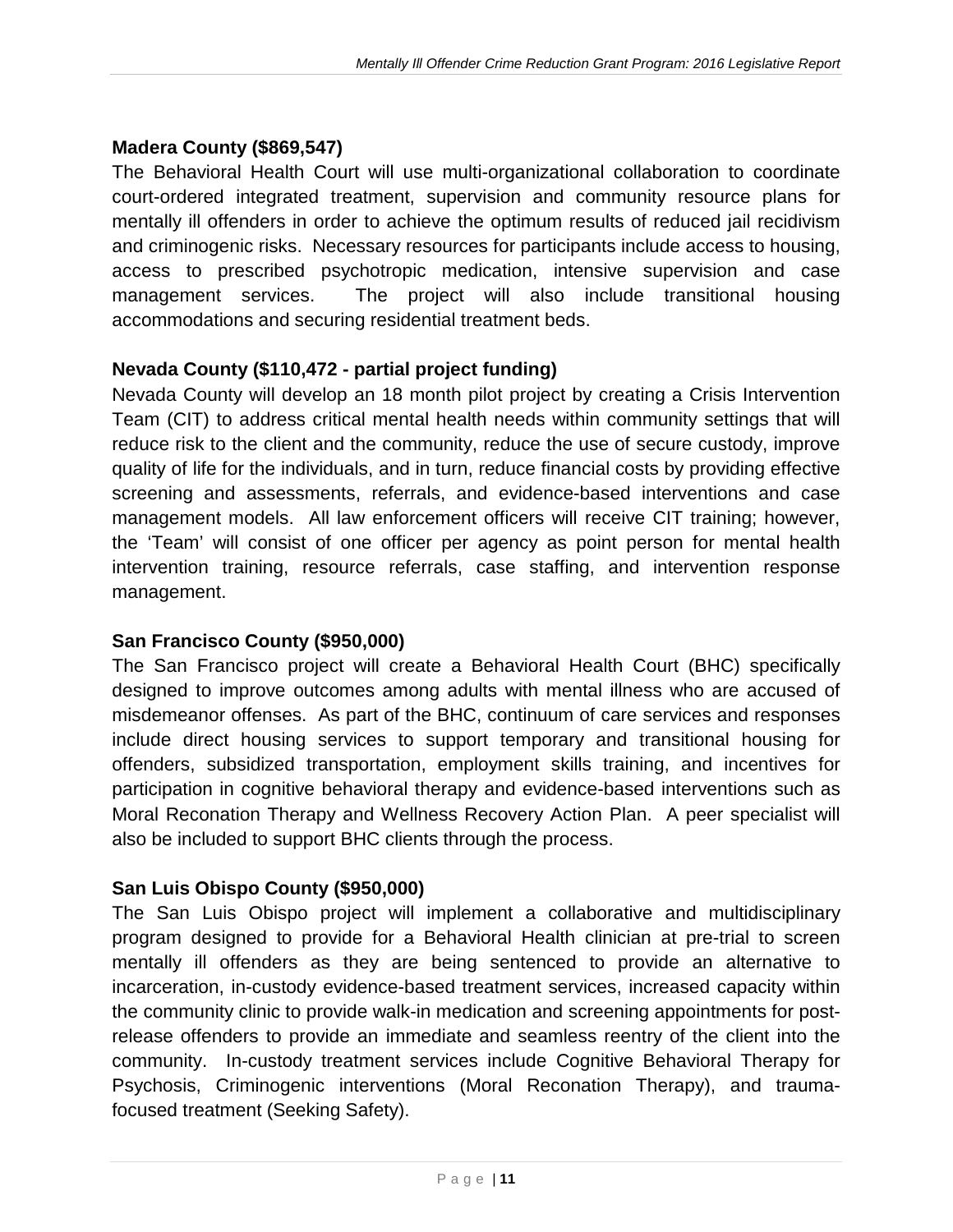# **Santa Clara County (\$950,000)**

The In-Custody Reentry Team (ICRT) will support the successful reentry of inmates with a serious mental illness. The ICRT will employ incarceration-based, prevention-oriented case management and discharge planning to program clients, linking them to postrelease services and increasing engagement in the types of treatment and support services that will improve their quality of life and reduce their chances of recidivating. The ICRT will work with serious mentally ill offenders from booking to release, establishing a reentry case plan within days of a mental health referral and following the client through incarceration to their release through service linkages.

#### **Santa Cruz County (\$949,995)**

The Mentally Ill Offender Continuum of Care project will address the effects of mentally ill offenders in the local criminal justice system including this population's typically longer average length of stay in the County Jail due to their distinctive needs, the impact of untreated offenders with psychiatric issues in the community, and the need to draw from the evidence-based practice and intensive treatment of the Forensic Assertive Community Treatment (FACT) model. The project will provide pre-offender interventions as prevention opportunities through law enforcement liaison personnel, provide post-arrest diversion programming through in-custody dual diagnosis treatment services, Probation pre-trial and supervision services, and expand capacity for the FACT team.

# **Solano County (\$949,998)**

The Solano County project will create a county-wide response to the issues of services, treatment, and recidivism reduction for the justice-involved mentally ill. The project will divert potential low level offenders in the community, prior to being arrested, will create a "post filing diversion project" for the mentally ill, will provide jail-based mental health programming for sentenced and certain un-sentenced offenders after assessment, and will provide comprehensive reentry planning and intensive case management aftercare services to the participants prior to and after release. The County will create Collaborative Teams to direct the work of the diversion, in-custody and reentry/aftercare components of the project and will use the evidence-based practice Critical Time Intervention to guide the reentry and aftercare process.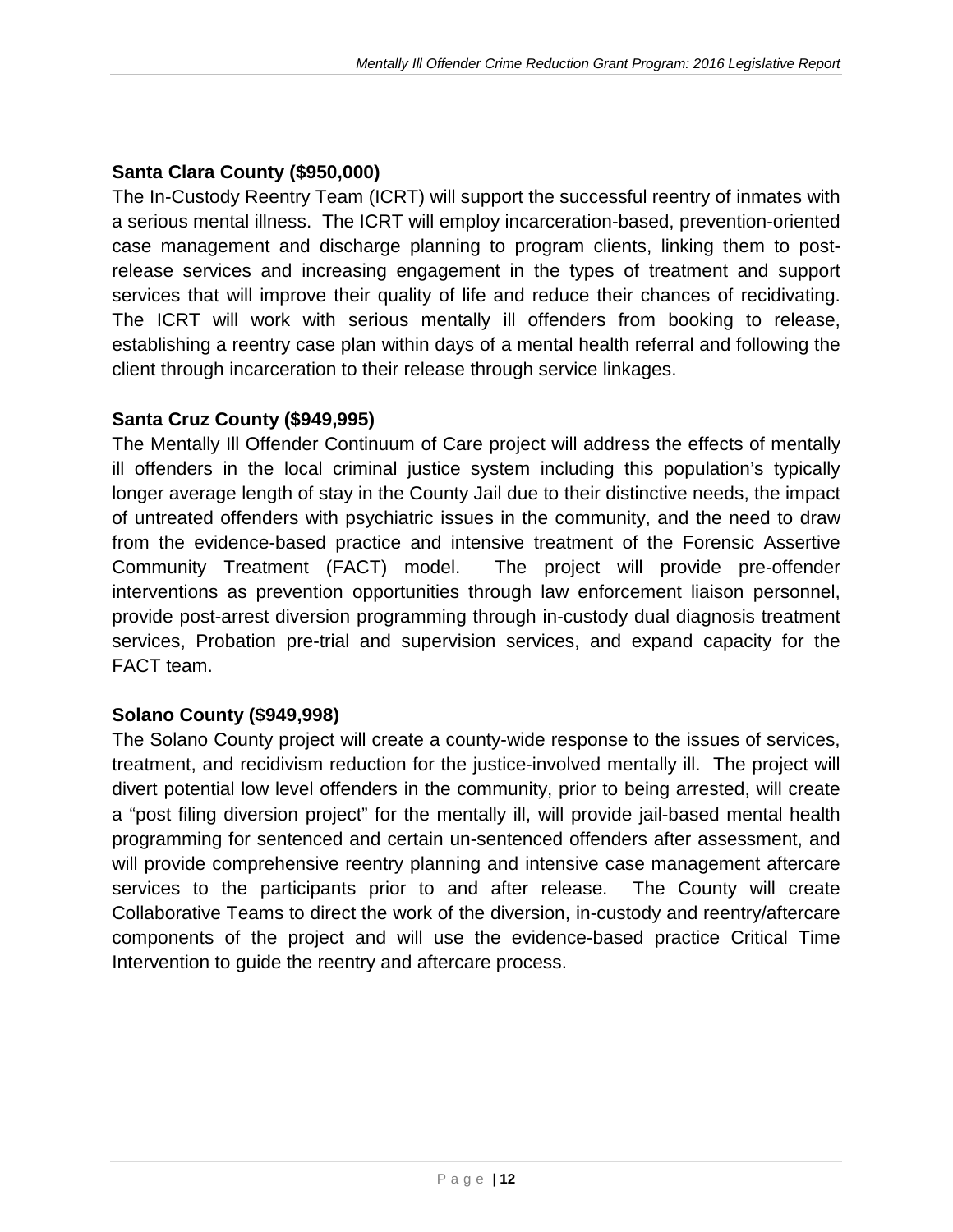#### <span id="page-14-0"></span>**JUVENILE COUNTY PROJECT SUMMARIES**

#### **Contra Costa County (\$950,000)**

The Transitioning Out to Stay Out (TOSO) project will provide Functional Family Therapy to juvenile offenders and their families following an existing program of courtmandated therapy to improve transition from custody to the community. TOSO will be a supplemental layer of service beyond the suite of court-mandated services provided by the County to serious, persistent teenage male offenders and to sexuallyexploited/repeat-offending female youth—groups who are at high-risk for re-offense.

#### **Nevada County (\$750,000)**

The Strengths, Opportunities, and Recidivism Reduction (SOARR) project will provide an intensive wraparound model for treating mental illness, eliminating barriers to recovery, teaching and reinforcing pro-social behaviors, and reducing recidivism. Wraparound services will be provided to the county's seriously mentally ill youth and their families and to those youth most at risk of an out-of-home placement, such as hospitalization, incarceration, or congregate care. Treatment will be designed to address the therapeutic needs, functional impairments, educational needs, and community resource deficits that frequently result in reoffending.

#### **Riverside County (\$948,510)**

The Intensive Re-Integration Services (IRIS) project is a collaborative, three-phase approach to support mentally ill juvenile offenders with successful community reentry. The first phase uses intensive in-custody treatment programs targeted towards addressing both significant mental illness and recidivism through multi-modal, evidencebased practices and strategies. The second phase focuses on reentry planning for youth, including appropriate housing, educational services, employment opportunities, job skills training, life skills development, and community reintegration skills. The third phase focuses on community supervision of the youth using either Functional Family Probation or Wraparound.

#### **San Diego County (\$950,000)**

The Screening, Assessment, and Services for Traumatized (SAST) Mentally Ill Juvenile Offenders project will provide short-term, cost-effective evidence-based interventions that are proven effective for traumatized youth. The SAST project will expand early identification and intervention for high-risk, high-need youth with mental illness and broaden the service continuum to reduce recidivism and improve outcomes by targeting trauma. Youth and their caregivers will receive Trauma Focused Cognitive Behavioral Therapy, Cognitive Processing Therapy, and Seeking Safety, all of which reduces PTSD and depression.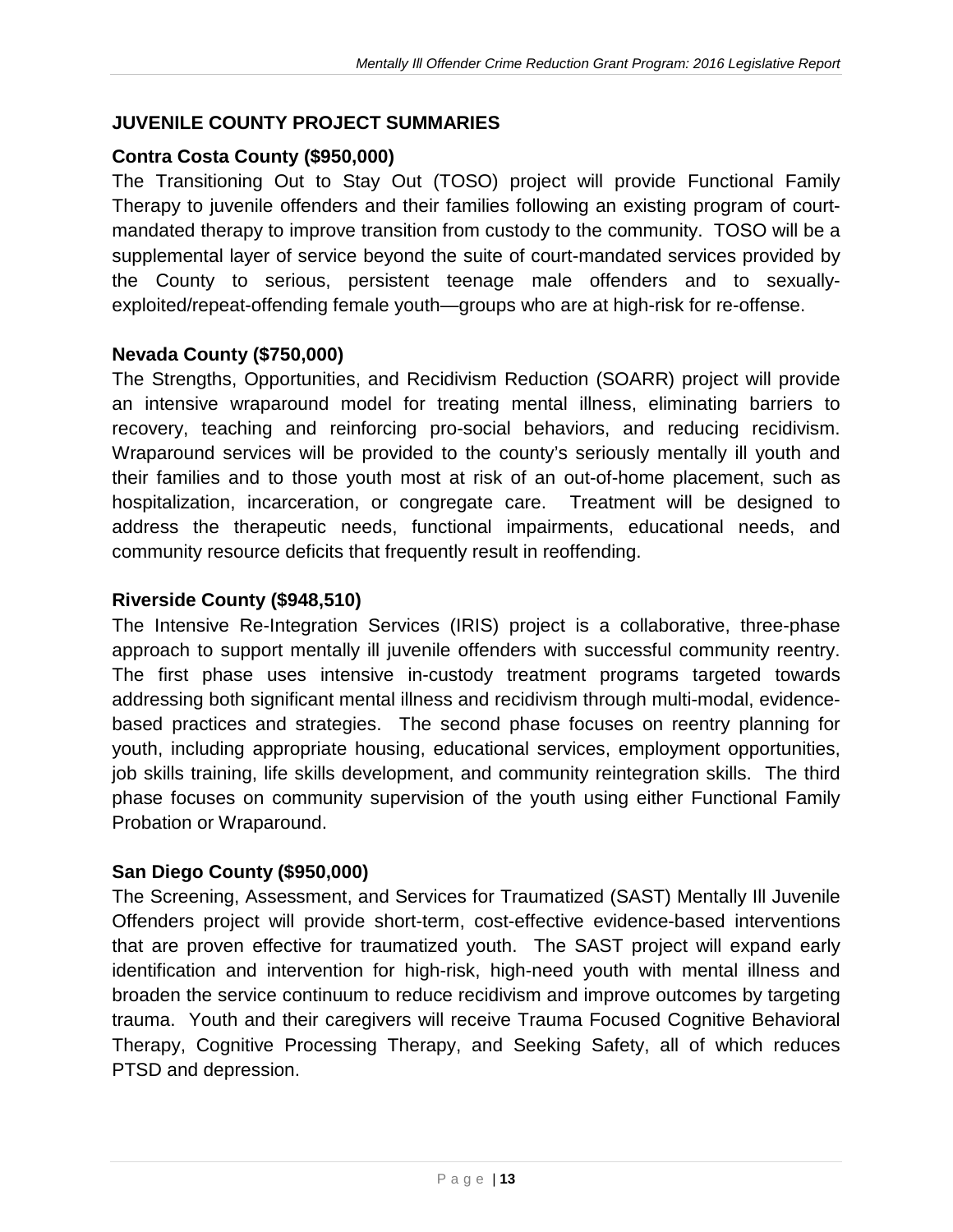#### **San Joaquin County (\$949,073)**

The Court for Individualized Treatment for Adolescents (CITA) Juvenile Mental Health Court will provide a specialized treatment model to address the mental health needs of mentally ill juvenile offenders, address the root causes of offending, and will provide a range of supportive services to help youthful offenders and decrease recidivism. The CITA project will include expediting early intervention through the timely screening and referral of participants, using a dedicated team approach, intensive supervision of participants, and placing the judge at the center of the treatment and supervision process. Interventions include Cognitive Behavioral Interventions (CBI) within the Juvenile Justice Center and in the community, Trauma Focused CBI, Aggression Replacement Training, and CBI for substance use.

#### **Santa Clara County (\$946,250)**

The Successful Outcomes and Active Reengagement (SOAR) project will implement culturally responsive evidence-based intervention throughout the county juvenile justice system. Components planned that will significantly impact mental health outcomes for youth and involvement with the juvenile justice and dependency systems include training of mental health providers in *"El Joven Noble"* and "*Cara y Corazon"* curricula, the addition of a social worker to the Dually Involved Youth Unit, services for commercially sexually exploited (CSE) youth and the formation of a youth advisory council. Project SOAR will allow for more targeted service to CSE youth, who are facing serious emotional and mental illnesses.

#### **Santa Cruz County (\$950,000)**

The "*Familias Unidas En Respecto, Tranquilidad y Esperanza"* (FUERTE) project (Families United in Respect, Tranquility, and Hope) will address the individuals' and families' therapeutic needs and criminogenic risks in order to reduce recidivism, reduce unnecessary use of detention through community-based alternatives, improve individual functioning, and increase family capacity/skills. The core services provided will be treatment matching through screening and assessments, in-home therapy for the youth and family, intensive case management, and linkages to community-based resources. Additional services may include therapeutic groups addressing aggressive/criminal behaviors and outpatient substance use/co-occurring disorder treatments.

#### **Shasta County (\$938,842)**

The Wraparound Interagency Network for Growth and Stability (WINGS) is an intensive strength-based family-focused program for high-risk juveniles diagnosed with mental illness. The court-based program uses an interagency family treatment team to meet the needs of the minor and family and establish individualized plans for both. These plans work toward reducing recidivism, minimizing the need for high level, out-of-county placements in group homes, and improve the family's ability to cope with the minor's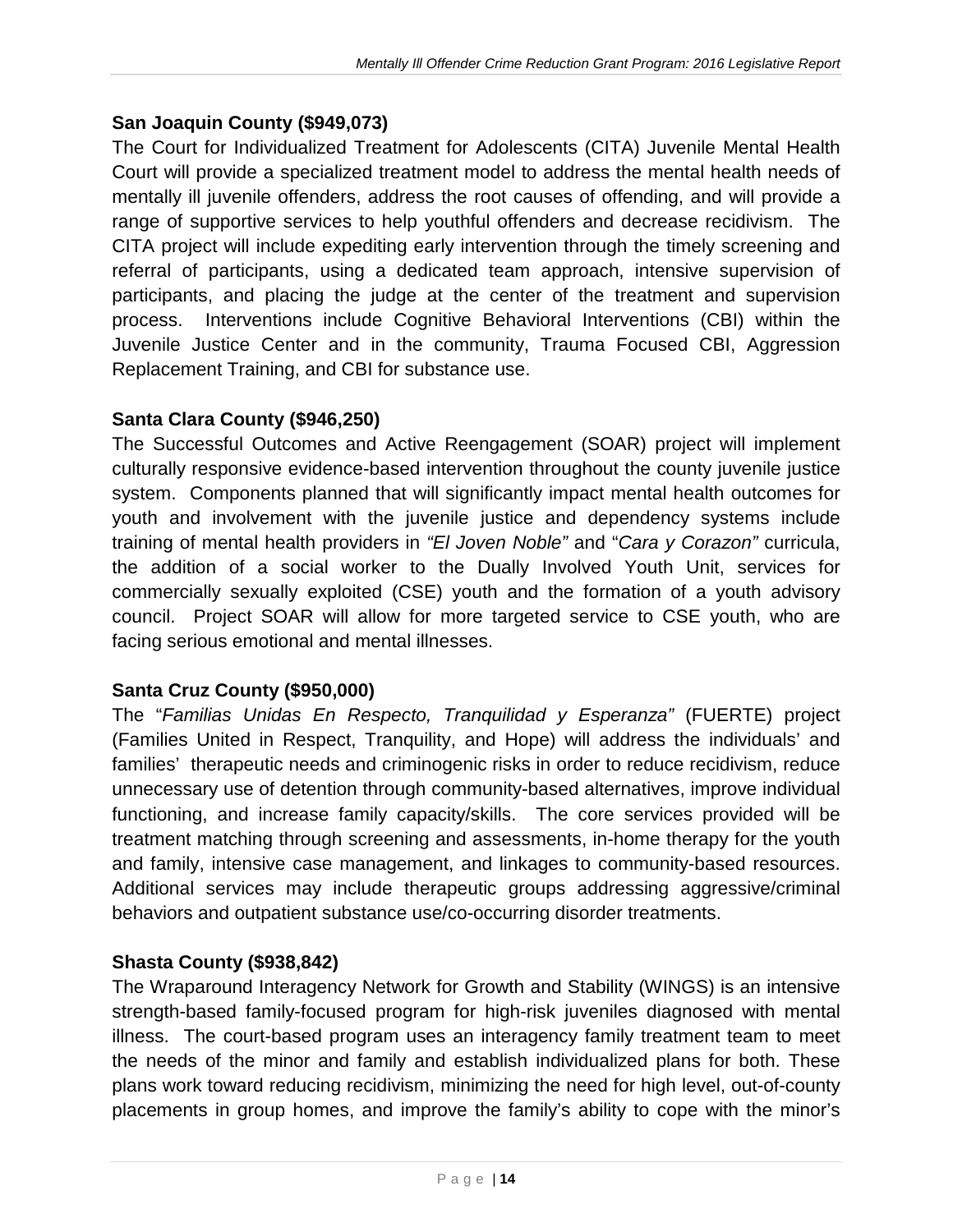mental health issues. A Deputy Probation Officer, a Social Worker, a Parent Partner, and a Skill Builder along with services provided by a Mental Health Clinician will coordinate treatment through the implementation of evidence-based practices and strategies.

#### **Solano County (\$761,322)**

The Solano County project will provide early intervention and diversion from formal judicial processing for mentally ill youth in the city of Fairfield, who are enrolled in the Fairfield Suisun Unified School District. The county's collaborative plan includes relocation of the Probation Department's Juvenile Supervision Unit to the Sullivan Youth Services Interagency Center [\(http://www.fsusd.org/Page/12065\)](http://www.fsusd.org/Page/12065). The goal of Probation's move to the center is to reduce youth contact with higher risk adult offenders and other negative influences when reporting to their Probation Officer, as well as connecting youth with resources and services to reduce their risk of recidivism. MIOCR funding will be utilized to provide for a Deputy Probation Officer to coordinate youth care and case management services. In addition, funds will be used to train the Fairfield Police Department Diversion Officer and the Deputy Probation Officer in the use of a standardized short screener assessment tool to determine appropriate referrals to the MIOCR diversion program. An in-kind match by Solano County Health & Social Services will provide for a licensed Mental Health Clinician to be on site at the Sullivan Center to conduct mental health assessments, determine appropriate therapeutic interventions, make referrals and provide direct treatment services. As part of the full service community approach, training will be provided to probation, police, educators, and community providers on the Policing the Teen Brain curriculum, which discusses youth brain development, impacts of trauma, and how all youth-serving partners can improve the health and safety of mentally ill minors while promoting alternatives to detention and improving community trust.

#### **Tuolumne County (\$262,730)**

The Tuolumne County project will work to reduce recidivism and promote academic and behavioral success for its juvenile offender population. Being a rural county, MIOCR funds will provide new options for resource barriers that exist due to the geographic nature of the area. Mental health services for probation youth will be augmented and supported through the collaboration of numerous county entities and the coordination of services. An additional County Therapist position will assist in providing assessments, early intervention modalities such as Cognitive Behavioral Therapy, Functional Family Therapy, and crisis intervention. MIOCR funding will also go toward contracting with a licensed foster family home to provide youth with immediate crisis intervention and stabilization instead of placement in secure detention. An after-school program will be created during high risk crime hours and include a probation aide who will assist with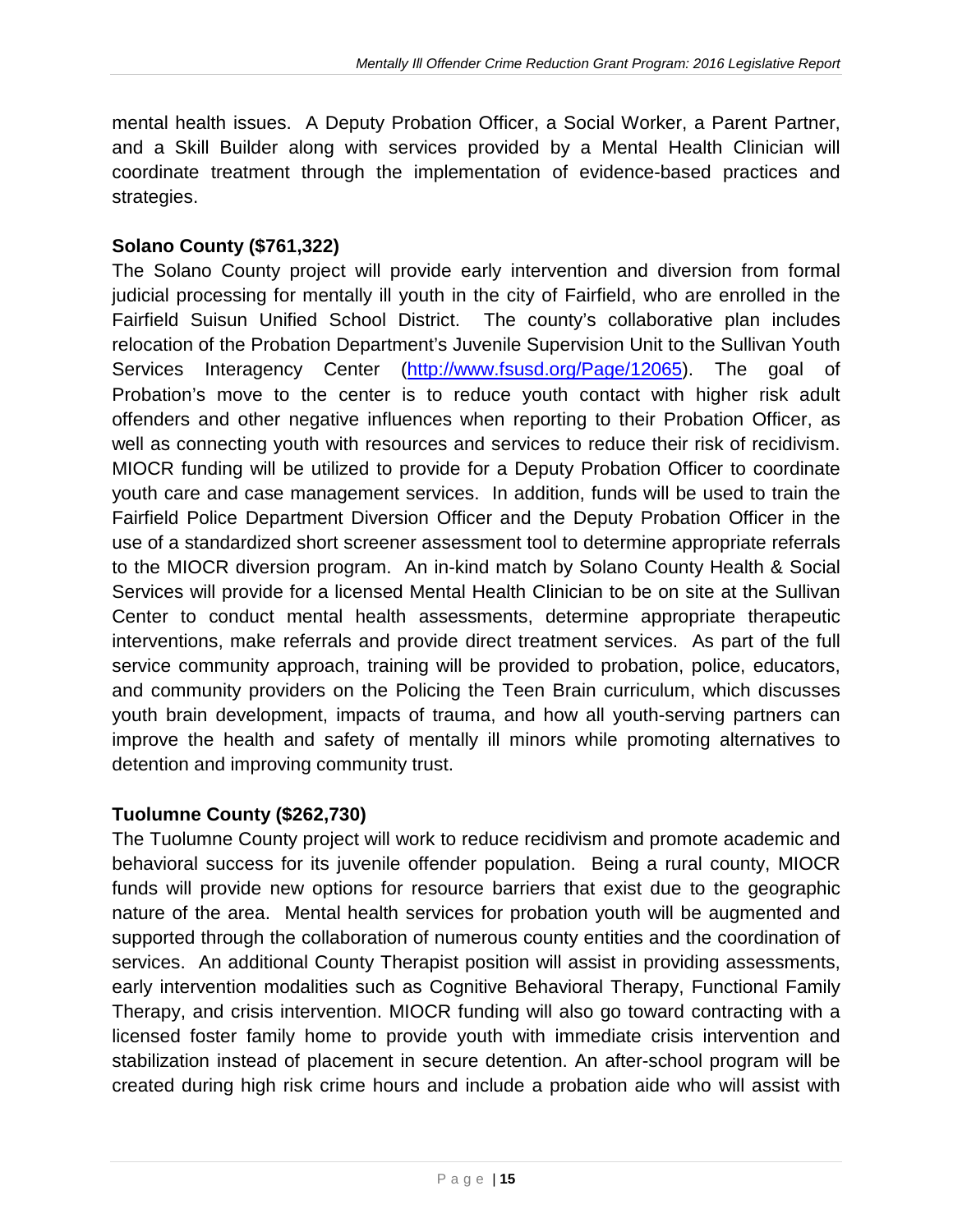providing youth some of their basic needs, tutoring/mentoring, transportation, group therapy, and, as needed, facilitate medication compliance.

#### **Yolo County (\$950,000)**

The Yolo County project will expand the county's current wraparound services to youth involved with the juvenile justice system who have co-occurring mental health and substance abuse diagnoses. The project will coordinate a team using multiple resources, members from various agencies such as social services, behavioral health providers, and justice partners, and most importantly, the family. The wraparound program will coordinate appropriate services to provide treatment for youth and interventions that will improve youth and their family's functioning across multiple life domains to provide a smooth transition back into the community while reducing the likelihood of recidivism.

As additional information from grantees about local programs and progress is received, the BSCC will update its website.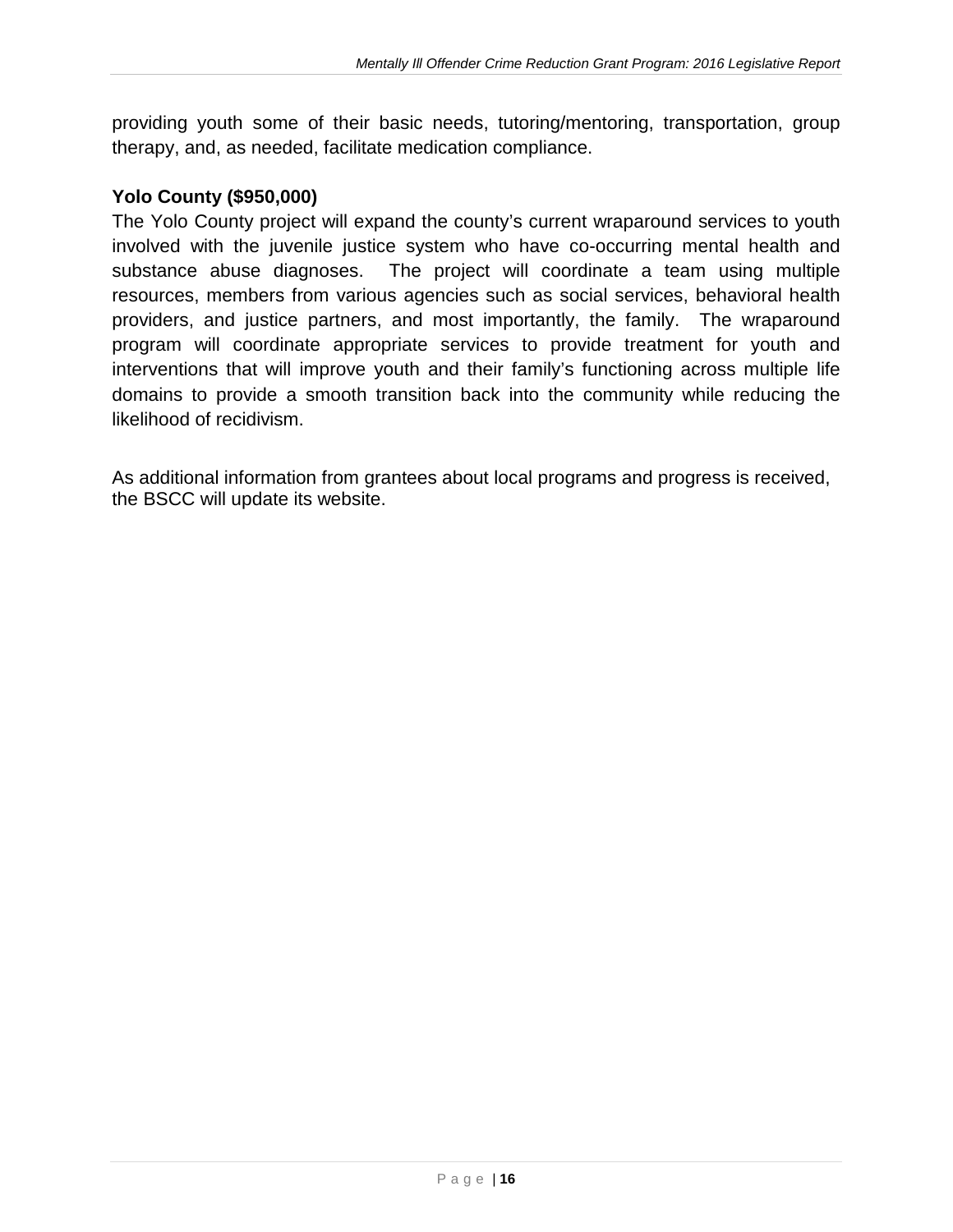#### **APPENDIX A**

### <span id="page-18-0"></span>**Penal Code Section 6045: Mentally Ill Offender Crime Reduction Grants**

#### 6045.

(a) The Board of State and Community Corrections shall administer mentally ill offender crime reduction grants on a competitive basis to counties that expand or establish a continuum of timely and effective responses to reduce crime and criminal justice costs related to mentally ill offenders. The grants administered under this article by the board shall be divided equally between adult and juvenile mentally ill offender crime reduction grants in accordance with the funds appropriated for each type of grant. The grants shall support prevention, intervention, supervision, and incarceration-based services and strategies to reduce recidivism and to improve outcomes for mentally ill juvenile and adult offenders.

(b) For purposes of this article, the following terms shall have the following meanings:

(1) "Board" means the Board of State and Community Corrections.

(2) "Mentally ill adult offenders" means persons described in subdivisions (b) and

(c) of Section 5600.3 of the Welfare and Institutions Code.

(3) "Mentally ill juvenile offenders" means persons described in subdivision (a) of Section 5600.3 of the Welfare and Institutions Code.

#### 6045.2.

(a) A county shall be eligible to apply for either an adult mentally ill offender grant or a juvenile mentally ill offender grant or both in accordance with all other provisions of this article. The board shall provide a separate and competitive grant application and award process for each of the adult and juvenile mentally ill offender crime reduction grant categories. The board shall endeavor to assist counties that apply for grants in both categories in meeting any grant submission requirements that may overlap between the two categories of grants.

(b) (1) A county that applies for an adult mentally ill offender grant shall establish a strategy committee to design the grant application that includes, at a minimum, the sheriff or director of the county department of corrections in a county where the sheriff does not administer the county jail system, who shall chair the committee, and representatives from other local law enforcement agencies, the chief probation officer, the county mental health director, a superior court judge, a former offender who is or has been a client of a mental health treatment facility, and representatives from organizations that can provide or have provided treatment or stabilization services for mentally ill offenders, including treatment, housing, income or job support, and caretaking.

(2) A county that applies for a juvenile mentally ill offender grant shall establish a strategy committee that includes, at a minimum, the chief probation officer who shall chair the committee, representatives from local law enforcement agencies,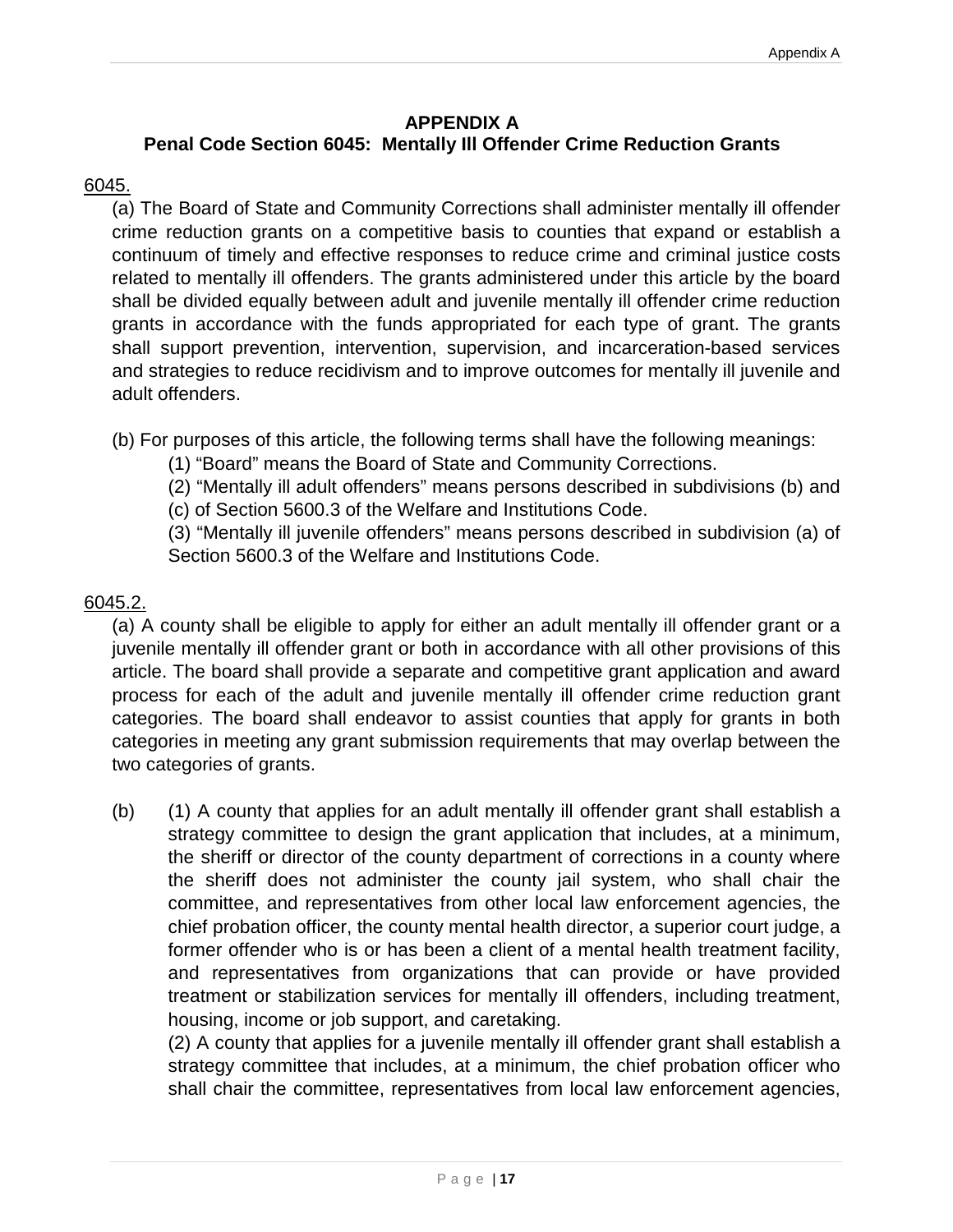the county mental health director, a superior court judge, a client or former offender who has received juvenile mental health services, and representatives from organizations that can provide or have provided treatment or support services for mentally ill juvenile offenders, including therapy, education, employment, housing, and caretaking services.

(3) A county that applies for both types of grants may convene a combined strategy committee that includes the sheriff or jail administrator and the chief probation officer as co-chairs of the committee, as well as representation from the other agencies, departments, and disciplines designated in paragraphs (1) and (2) for both types of committees.

(c) The strategy committee shall develop and describe in its grant application a comprehensive county plan for providing a cost-effective continuum of responses and services for mentally ill adult offenders or mentally ill juvenile offenders, including prevention, intervention, and incarceration-based services, as appropriate. The plan shall describe how the responses and services included in the plan have been proven to be or are designed to be effective in addressing the mental health needs of the target offender population, while also reducing recidivism and custody levels for mentally ill offenders in adult or juvenile detention or correctional facilities. Strategies for prevention, intervention, and incarceration-based services in the plan shall include, but not be limited to, all of the following:

(1) Mental health and substance abuse treatment for mentally ill adult offenders or mentally ill juvenile offenders who are presently placed, incarcerated, or housed in a local adult or juvenile detention or correctional facility or who are under supervision by the probation department after having been released from a state or local adult or juvenile detention or correctional facility.

(2) Prerelease, reentry, continuing, and community-based services designed to provide long-term stability for juvenile or adult offenders outside of the facilities of the adult or juvenile justice systems, including services to support a stable source of income, a safe and decent residence, and a conservator or caretaker, as needed in appropriate cases.

(3) For mentally ill juvenile offender applications, one or more of the following strategies that has proven to be effective or has evidence-based support for effectiveness in the remediation of mental health disorders and the reduction of offending: short-term and family-based therapies, collaborative interagency service agreements, specialized court-based assessment and disposition tracks or programs, or other specialized mental health treatment and intervention models for juvenile offenders that are proven or promising from an evidencebased perspective.

(d) The plan as included in the grant application shall include the identification of specific outcome and performance measures and for annual reporting on grant performance and outcomes to the board that will allow the board to evaluate, at a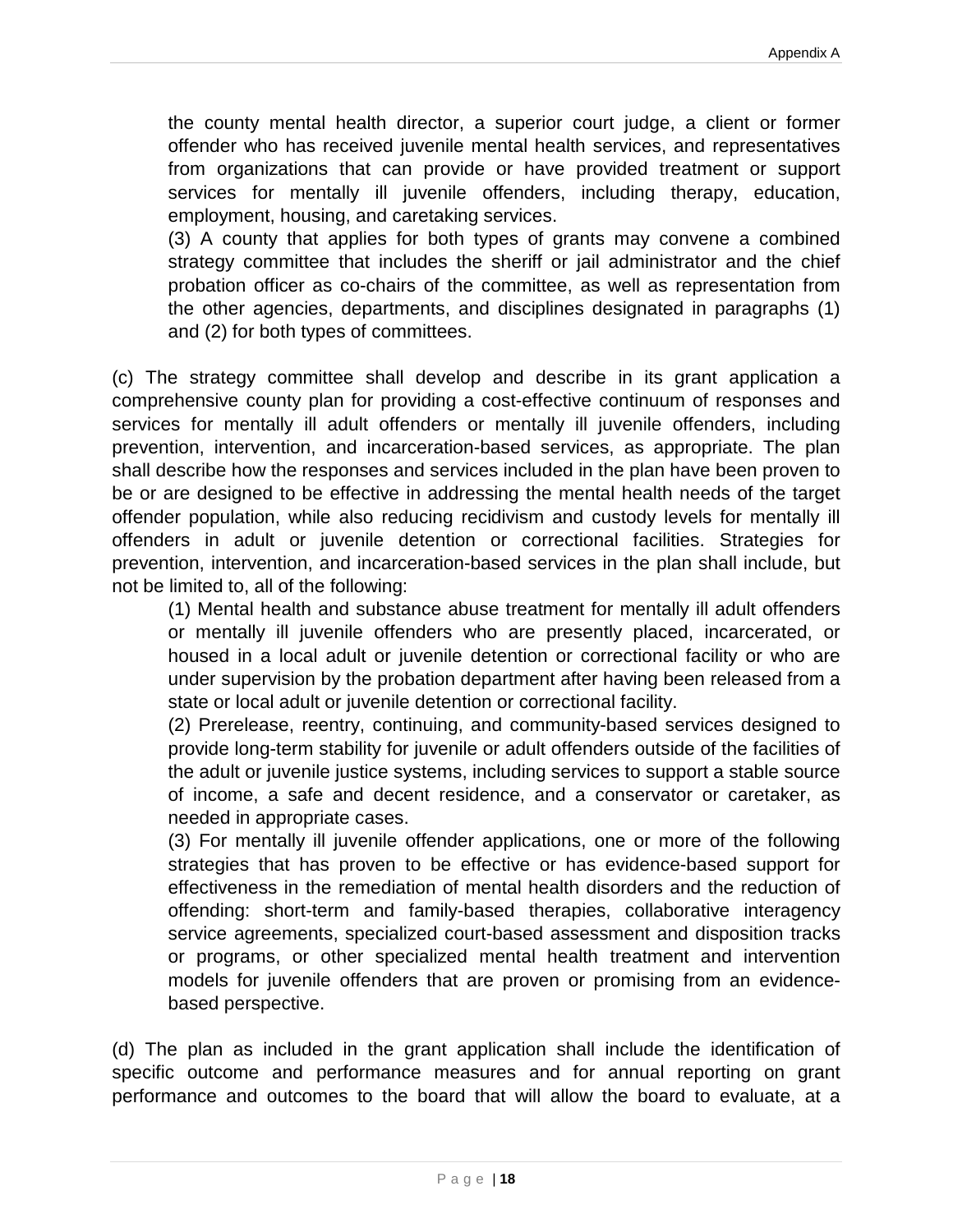minimum, the effectiveness of the strategies supported by the grant in reducing crime, incarceration, and criminal justice costs related to mentally ill offenders. The board shall, in the grant application process, provide guidance to counties on the performance measures and reporting criteria to be addressed in the application.

#### 6045.4.

(a) The application submitted by a county shall describe a four-year plan for the programs, services, or strategies to be provided under the grant. The board shall award grants that provide funding for three years. Funding shall be used to supplement, rather than supplant, funding for existing programs. Funds may be used to fund specialized alternative custody programs that offer appropriate mental health treatment and services.

(b) A grant shall not be awarded unless the applicant makes available resources in accordance with the instructions of the board in an amount equal to at least 25 percent of the amount of the grant. Resources may include in-kind contributions from participating agencies.

(c) In awarding grants, priority or preference shall be given to those grant applications that include documented match funding that exceeds 25 percent of the total grant amount.

#### 6045.6.

The board shall establish minimum requirements, funding criteria, and procedures for awarding grants, which shall take into consideration, but not be limited to, all of the following:

(a) The probable or potential impact of the grant on reducing the number or percent of mentally ill adult offenders or mentally ill juvenile offenders who are incarcerated or detained in local adult or juvenile correctional facilities and, as relevant for juvenile offenders, in probation out-of-home placements.

(b) Demonstrated ability to administer the program, including any past experience in the administration of a prior mentally ill offender crime reduction grant.

(c) Demonstrated ability to develop effective responses and to provide effective treatment and stability for mentally ill adult offenders or mentally ill juvenile offenders.

(d) Demonstrated ability to provide for interagency collaboration to ensure the effective coordination and delivery of the strategies, programs, or services described in the application.